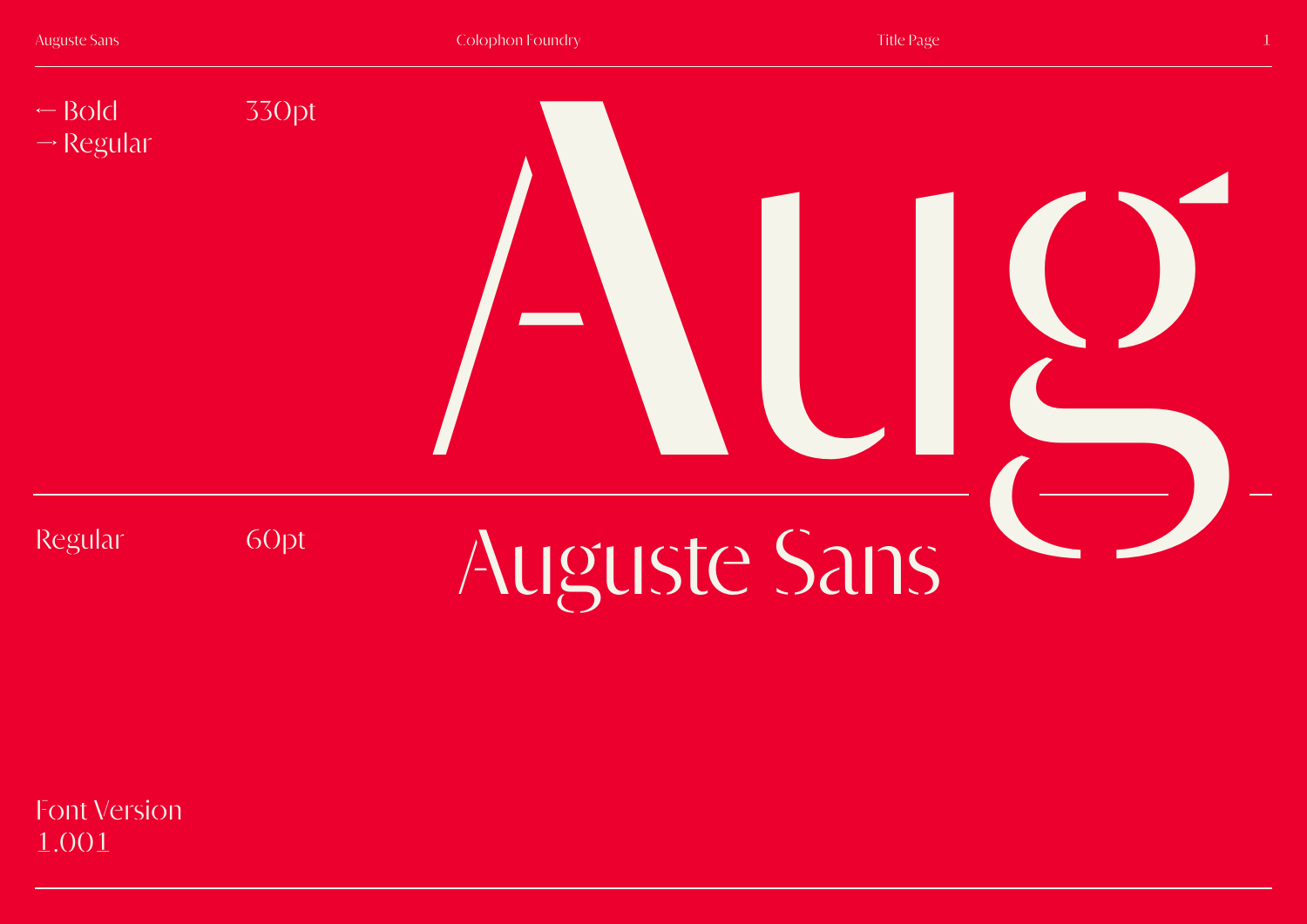Studio Makgill's previous releases with Colophon (Pantograph 2009, Central Avenue 2011, Garton 2021) have been formed and adapted from lettering found on various, often rudimentary, ephemera, acting a catalyst for the typeface's creation. Regular 18pt

The original reference source for Auguste was a beautiful old ceramic bottle. Makgill's original intention was a faithful redraw, retaining a peculiar mix of both Serif and Sans-serif qualities. One of the appealing qualities of the bottle is the apparent disintegration that has happened to the stencil through overuse.

The project forked, expanding from the development of a singular style, into two distinct type families, Auguste Sans and Auguste Serif, both with a variety of weights. As a result of this division, Auguste is able to build upon the original reference's equity, whilst maintaining the individualistic qualities of both Sans and Serif genres within each variant. The two type families have strong and distinct qualities of their own, yet their common core DNA allows them to be utilised in unison or interchangeably with ease.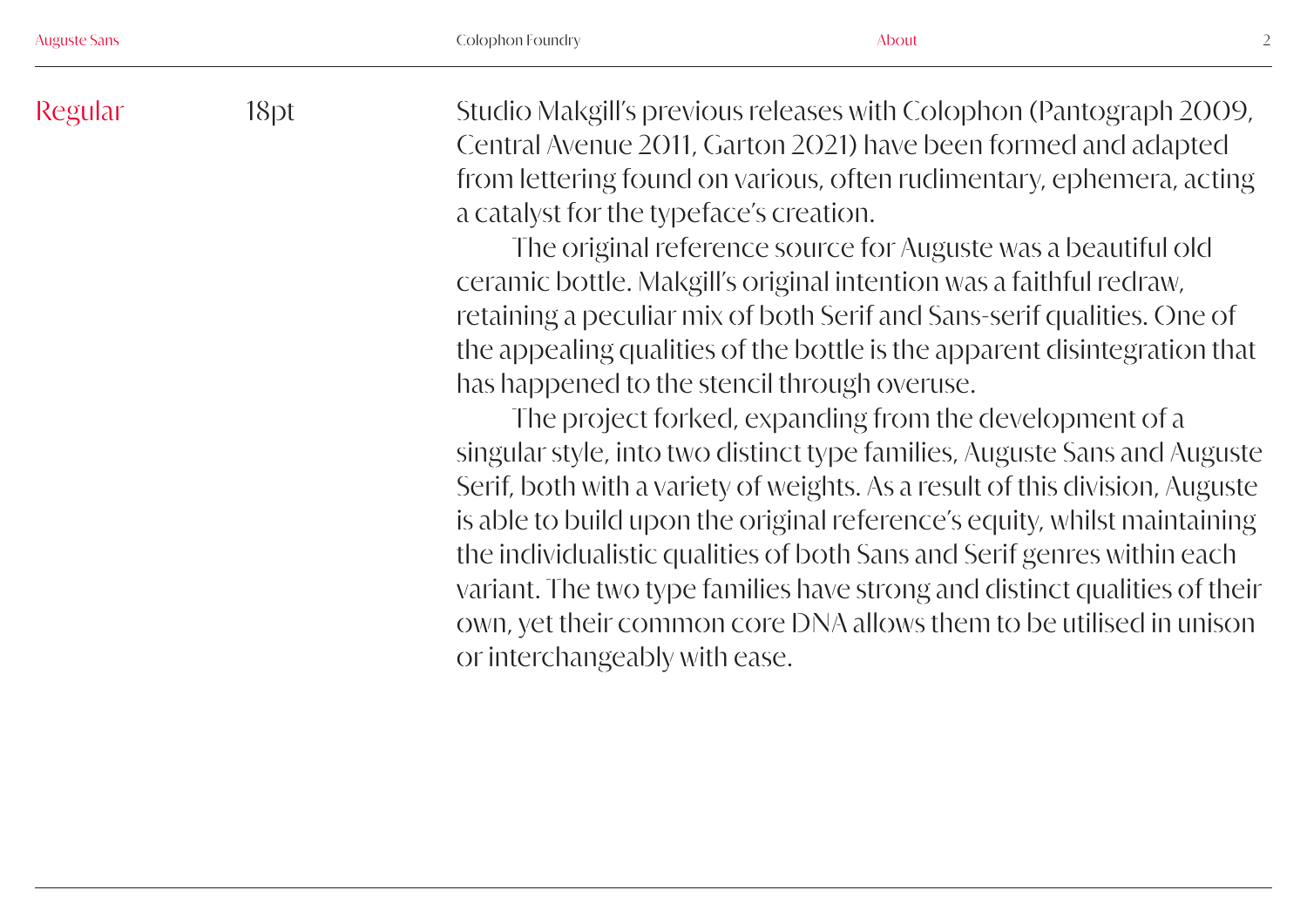Regular 18pt Auguste Sans is available in four weights — Light, Regular, Medium and Bold — allowing for use both at smaller sizes as well as the ability to be scaled up to larger title and display settings. It is open to licensing in both Standard ('STD') and Professional ('PRO') variants. The latter containing numerous OpenType features and stylistic alternates. NB. See also Auguste Serif.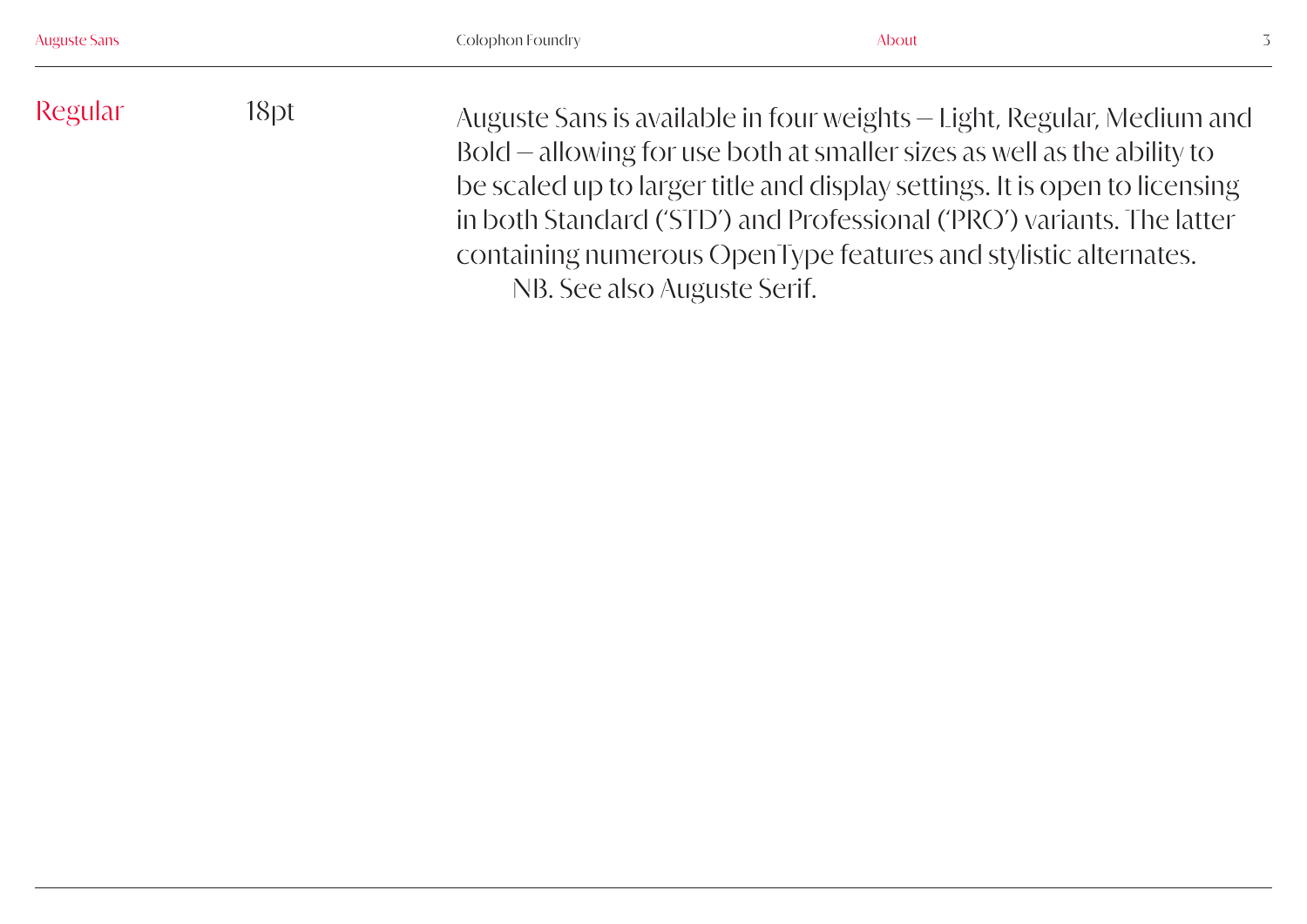| <b>Auguste Sans</b> |  |  |  |
|---------------------|--|--|--|
|                     |  |  |  |

| <b>Auguste Sans</b> |                                                                                                                                                    | Colophon Foundry                                                                        | <b>About</b>                                                                                                                                                                                                                                                                                                                                                                                                                                                                                                                           |
|---------------------|----------------------------------------------------------------------------------------------------------------------------------------------------|-----------------------------------------------------------------------------------------|----------------------------------------------------------------------------------------------------------------------------------------------------------------------------------------------------------------------------------------------------------------------------------------------------------------------------------------------------------------------------------------------------------------------------------------------------------------------------------------------------------------------------------------|
| Regular             | $12$ pt                                                                                                                                            | Uppercase<br>ABCDEFGHIJKLMNOPQRSTUVWXYZ                                                 | Lowercase<br>abcdefghijklmnopqrstuvwxyz                                                                                                                                                                                                                                                                                                                                                                                                                                                                                                |
|                     |                                                                                                                                                    | <b>Numbers</b><br>0123456789                                                            | <b>Symbols</b><br>$\frac{1}{2}$ $\frac{1}{3}$ $\frac{1}{4}$ $\frac{1}{4}$ $\frac{1}{8}$ $\frac{1}{8}$ $\frac{1}{8}$ $\frac{1}{8}$ $\frac{1}{8}$ ; ! $\frac{1}{1}$ ? $\frac{1}{6}$ $\cdot$ * # / / \ () { } [ ]<br>$- -  \frac{1}{2}$ $\frac{1}{2}$ $\frac{1}{2}$ $\frac{1}{2}$ $\frac{1}{2}$ $\frac{1}{2}$ $\frac{1}{2}$ $\frac{1}{2}$ $\frac{1}{2}$ $\frac{1}{2}$ $\frac{1}{2}$ $\frac{1}{2}$ $\frac{1}{2}$ $\frac{1}{2}$ $\frac{1}{2}$ $\frac{1}{2}$ $\frac{1}{2}$ $\frac{1}{2}$ $\frac{1}{2}$ $\frac{1}{2}$ $\frac{1}{2}$ $\frac{1$ |
|                     |                                                                                                                                                    | <b>Extended Numbers</b><br>$\left  - \right $ 0 1 2 3 4 5 6 7 8 9                       | $\theta$ $\theta$ $\cos \theta$ $\theta$ $\sin \theta$                                                                                                                                                                                                                                                                                                                                                                                                                                                                                 |
|                     |                                                                                                                                                    | $\frac{1}{10}$ 0 1 2 3 4 5 6 7 8 9                                                      |                                                                                                                                                                                                                                                                                                                                                                                                                                                                                                                                        |
|                     |                                                                                                                                                    | $Latin-A$<br>ÁÂÄÀÅÃÆÇĐÉÊËÈÍÎÏÌÑÓÔÖÒØÕÞÚÛ<br>ÜÙÝ                                         | Case Sensitive Form <sup>*</sup> (Pro)<br>$\left[\left[\left(\frac{1}{2}\right)\right]\right]$ = - - < > < >                                                                                                                                                                                                                                                                                                                                                                                                                           |
|                     |                                                                                                                                                    | á â ä à å ã æ ç ð é ê ë è í î ï ì ñ ó ô ö ò ø õ þ ß ú û ü ù<br>$\dot{y} \ddot{y}^{a o}$ | <b>Ligatures</b><br>fi fl                                                                                                                                                                                                                                                                                                                                                                                                                                                                                                              |
|                     |                                                                                                                                                    | Latin-A Extended<br>ĂĀĄĆČĈĊĎĐĔĚĖĒĘĞĜĢĠĦĤIJĬİĪĮĨĴĶ                                       | Currencies* (Pro)<br><b>BBdF₴₭₱₽₨₹₪₸₩</b>                                                                                                                                                                                                                                                                                                                                                                                                                                                                                              |
|                     | ĹĽĻĿŁŃŇŅŊŎŐŌŒŔŘŖŚŠŞŜßŦŤŢŬŰ<br>ŪŲŮŨŴŶŸŹŽŻ<br>ă ā a ć č ĉ ċ ď đ ĕ ě ė ē ę ğ ĝ ģ ġ ħ ĥ ı ĭ ij ī į ĩ ĵ ķ ĸ ĺ ľ ļ ŀ ł ń<br>ňņŋŏőōœŕřŗśšşŝttţŭűūụůũŵŷźžż | <b>Contextual Alternates</b><br>↑ノ→ヽ↓ノ←ヽ↔♪                                              |                                                                                                                                                                                                                                                                                                                                                                                                                                                                                                                                        |
|                     |                                                                                                                                                    | Latin-B Extended<br>ÆŞŢZ<br>æjșț≢                                                       |                                                                                                                                                                                                                                                                                                                                                                                                                                                                                                                                        |
|                     |                                                                                                                                                    |                                                                                         |                                                                                                                                                                                                                                                                                                                                                                                                                                                                                                                                        |

Latin Extended Additional I3 Ŵ Ŵ Ŵ Ý ǽ ȷșțƶ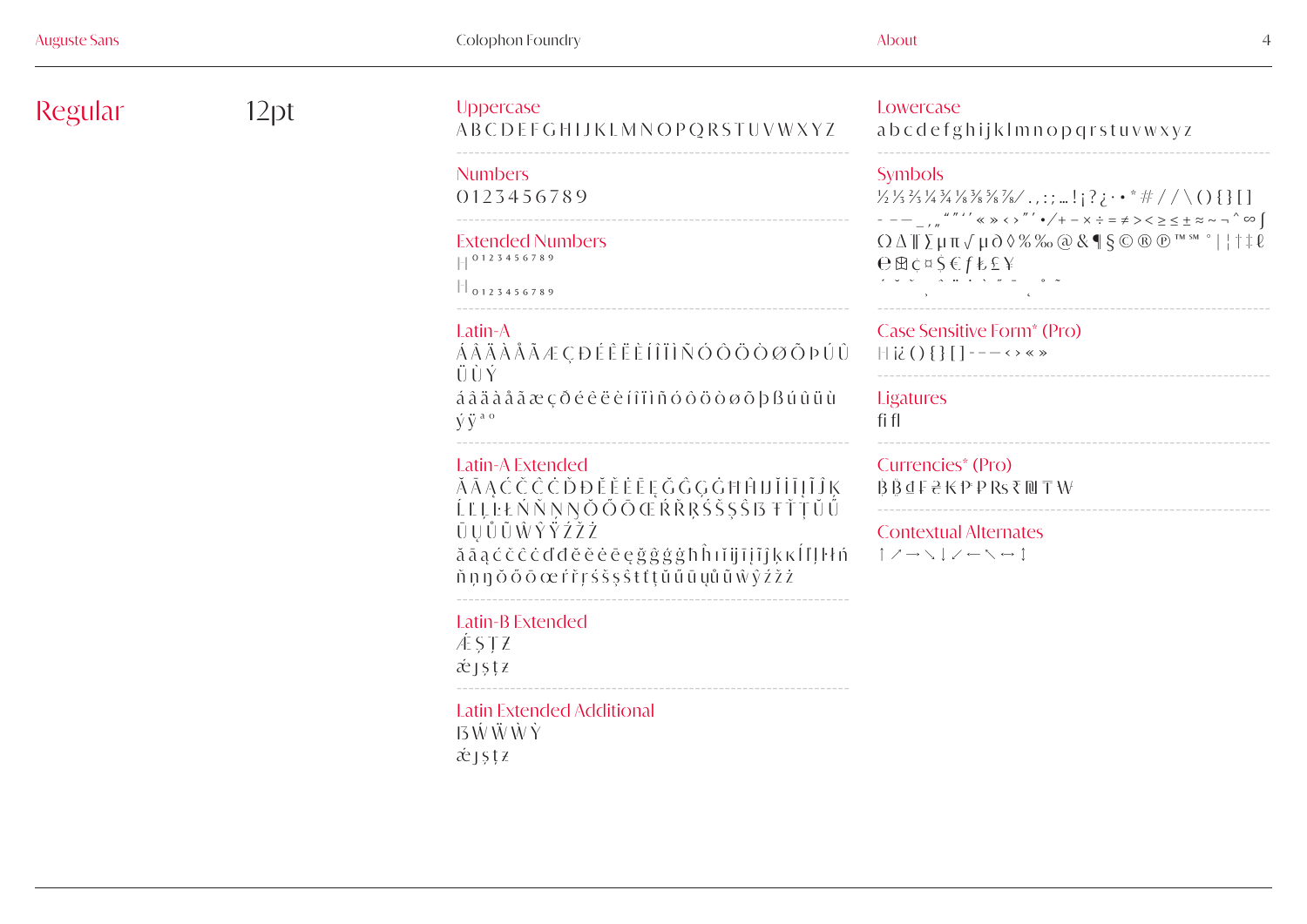| <b>Family Extent</b><br><b>Straights</b> | Light       | ABDCC123      |               |
|------------------------------------------|-------------|---------------|---------------|
|                                          |             | Regular       | $A$ aBbCc 123 |
|                                          |             | Medium        | $A$ aBbCc 123 |
|                                          | <b>Bold</b> | $A$ aBbCc 123 |               |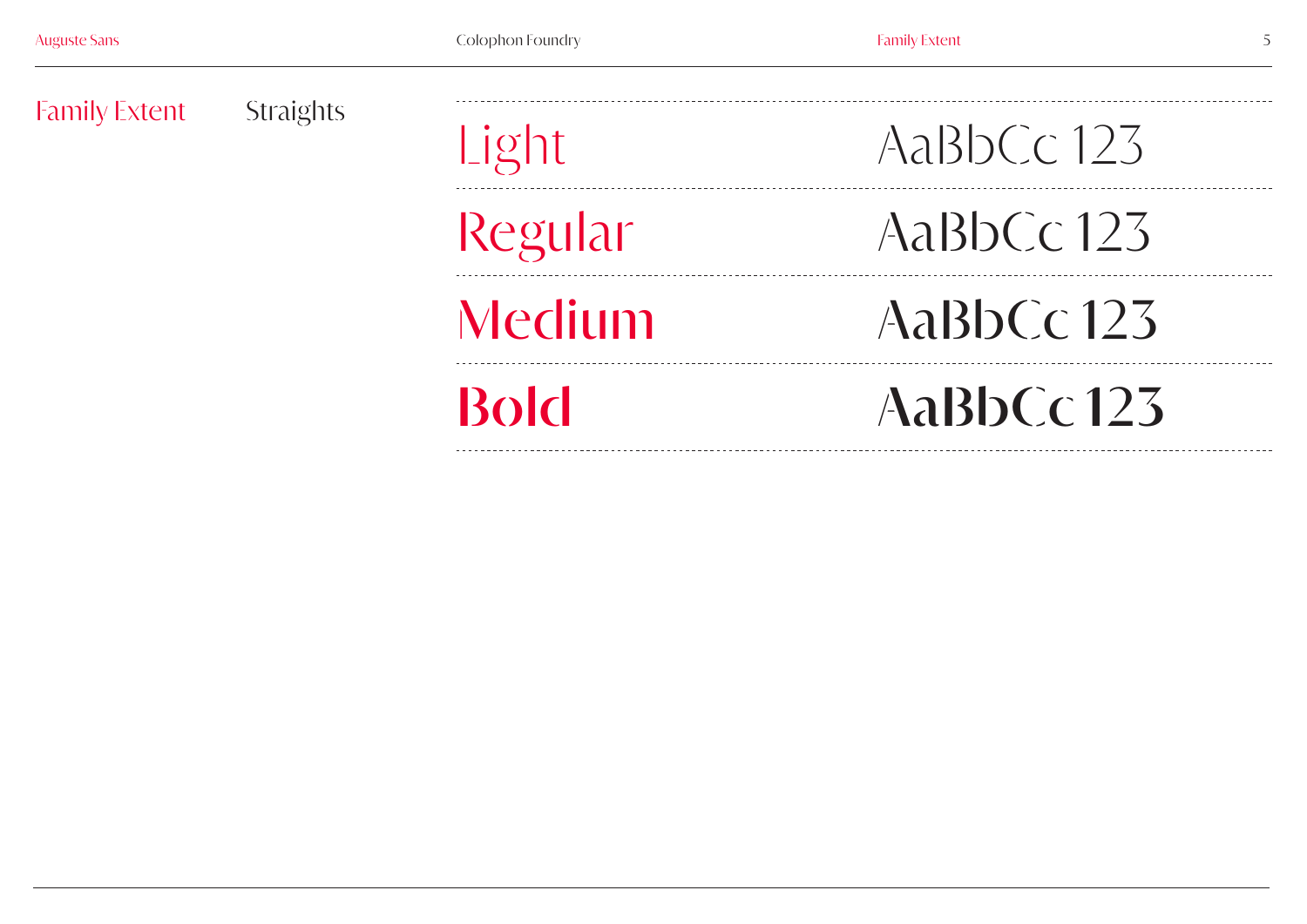| Regular | 18pt | <b>STD</b>       | <i><u><b>Irish</b></u></i> | Sorbian |
|---------|------|------------------|----------------------------|---------|
|         |      | (Standard)       | Italian                    | Spanish |
|         |      |                  | Javanese                   | Swahili |
|         |      | <b>Afrikaans</b> | (Latin)                    | Swedish |
|         |      | <b>Basque</b>    | Kashubian                  | Turkish |
|         |      | <b>Breton</b>    | Latvian                    | Walloon |
|         |      | Catalan          | Lithuanian                 | Welsh   |
|         |      | Croatian (Latin) | Malay (Latin)              |         |
|         |      | Czech            | Moldovan                   |         |
|         |      | Danish           | (Latin)                    |         |
|         |      | Dutch            | Norwegian                  |         |
|         |      | English          | Polish                     |         |
|         |      | Estonian         | Portuguese                 |         |
|         |      | Faroese          | Romanian                   |         |
|         |      | Finnish          | (Latin)                    |         |
|         |      | French           | Sami (Northern,            |         |
|         |      | Gaelic           | Inari and Lule)            |         |
|         |      | Gagatiz (Latin)  | Sami (Southern)            |         |
|         |      | German           | Serbian (Latin)            |         |
|         |      | <b>Hungarian</b> | Silesian                   |         |
|         |      | <b>Icelandic</b> | Slovak                     |         |
|         |      | Indonesian       | Slovenian                  |         |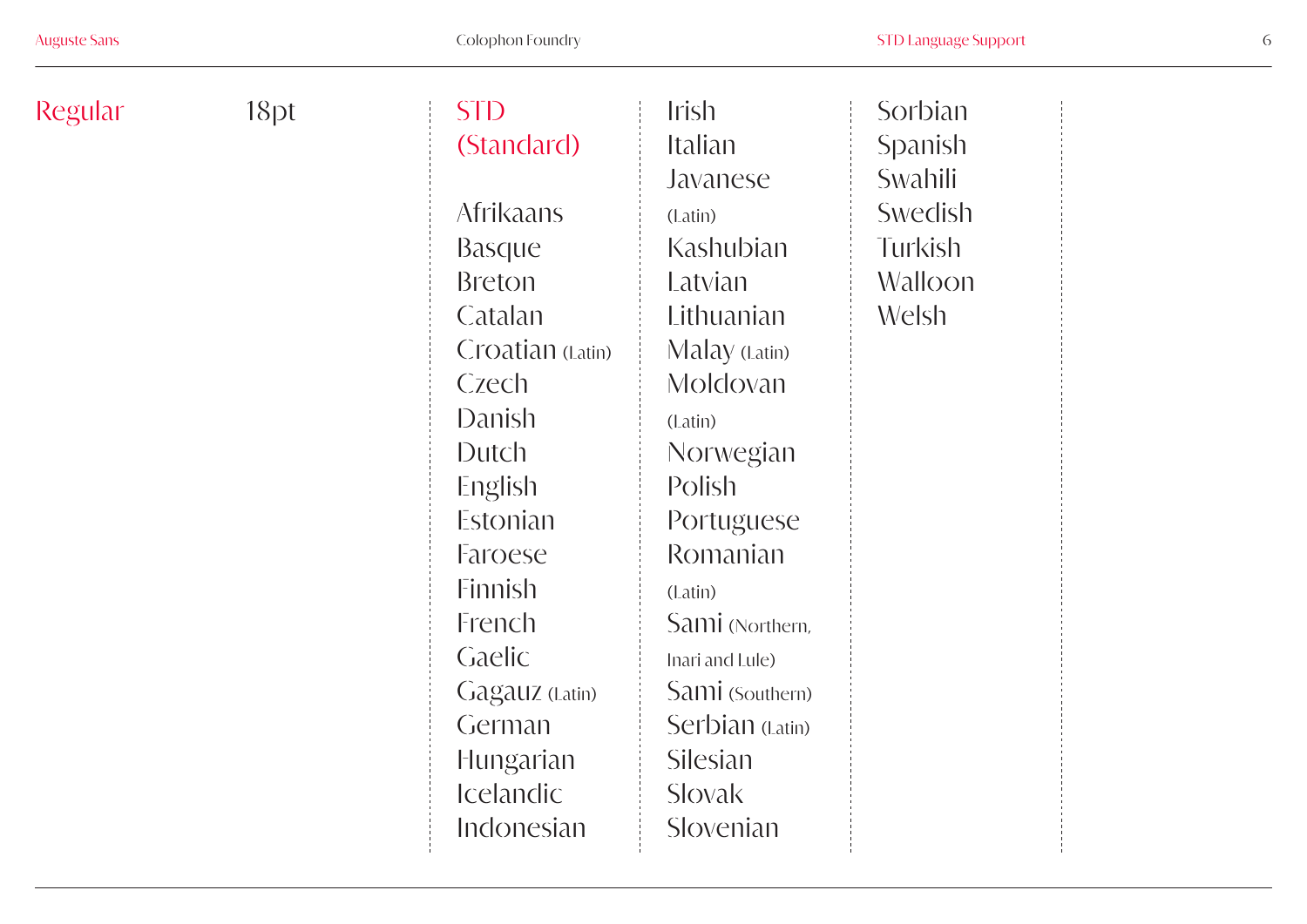| Regular | 18 <sub>pt</sub> | <b>PRO</b>       | <b>Irish</b>    | Sorbian |
|---------|------------------|------------------|-----------------|---------|
|         |                  | (Professional)   | Italian         | Spanish |
|         |                  |                  | Javanese        | Swahili |
|         |                  | <b>Afrikaans</b> | (Latin)         | Swedish |
|         |                  | <b>Basque</b>    | Kashubian       | Turkish |
|         |                  | <b>Breton</b>    | Latvian         | Walloon |
|         |                  | Catalan          | Lithuanian      | Welsh   |
|         |                  | Croatian (Latin) | Malay (Latin)   |         |
|         |                  | Czech            | Moldovan        |         |
|         |                  | Danish           | (Latin)         |         |
|         |                  | Dutch            | Norwegian       |         |
|         |                  | English          | Polish          |         |
|         |                  | Estonian         | Portuguese      |         |
|         |                  | Faroese          | Romanian        |         |
|         |                  | Finnish          | (Latin)         |         |
|         |                  | French           | Sami (Northern, |         |
|         |                  | Gaelic           | Inari and Lule) |         |
|         |                  | Gagatiz (Latin)  | Sami (Southern) |         |
|         |                  | German           | Serbian (Latin) |         |
|         |                  | <b>Hungarian</b> | Silesian        |         |
|         |                  | <b>Icelandic</b> | Slovak          |         |
|         |                  | Indonesian       | Slovenian       |         |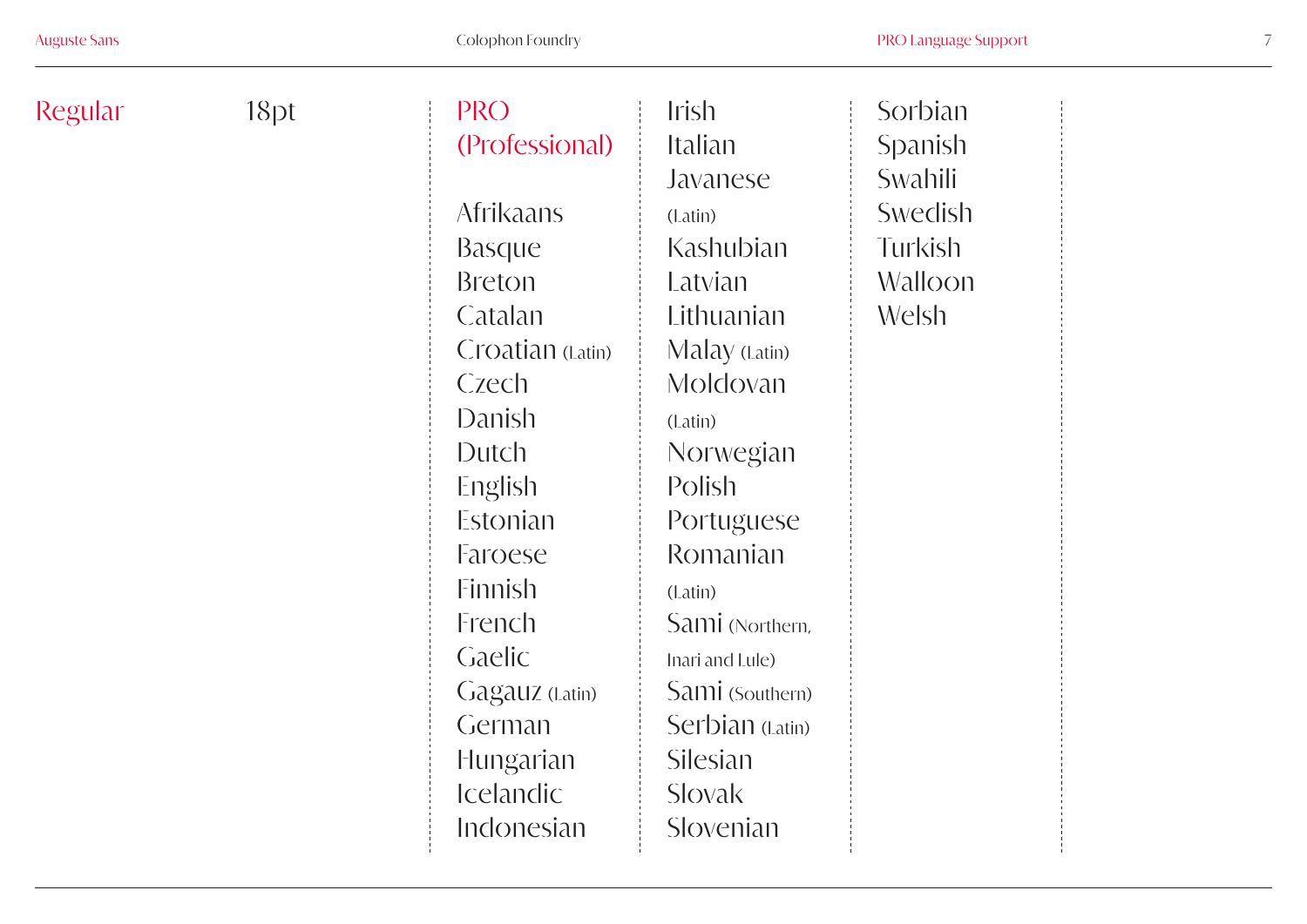| Regular | 18pt | <b>STD</b><br>(Standard)                                                                                                                                                                                                                                                                                                     |
|---------|------|------------------------------------------------------------------------------------------------------------------------------------------------------------------------------------------------------------------------------------------------------------------------------------------------------------------------------|
|         |      | <b>Superscript Numbers</b><br>$\perp$<br>(Partial <sup>123</sup> )<br><b>Fractions</b><br>$\overline{2}$<br>(Partial $\frac{1}{4} \frac{1}{2} \frac{3}{4}$ )<br><b>Lining Numbers</b><br>$\overline{3}$<br><b>Proportional Numbers</b><br>$\angle$<br>5<br><b>Ligatures</b><br><b>Contextual Alternates</b><br>6<br>(Arrows) |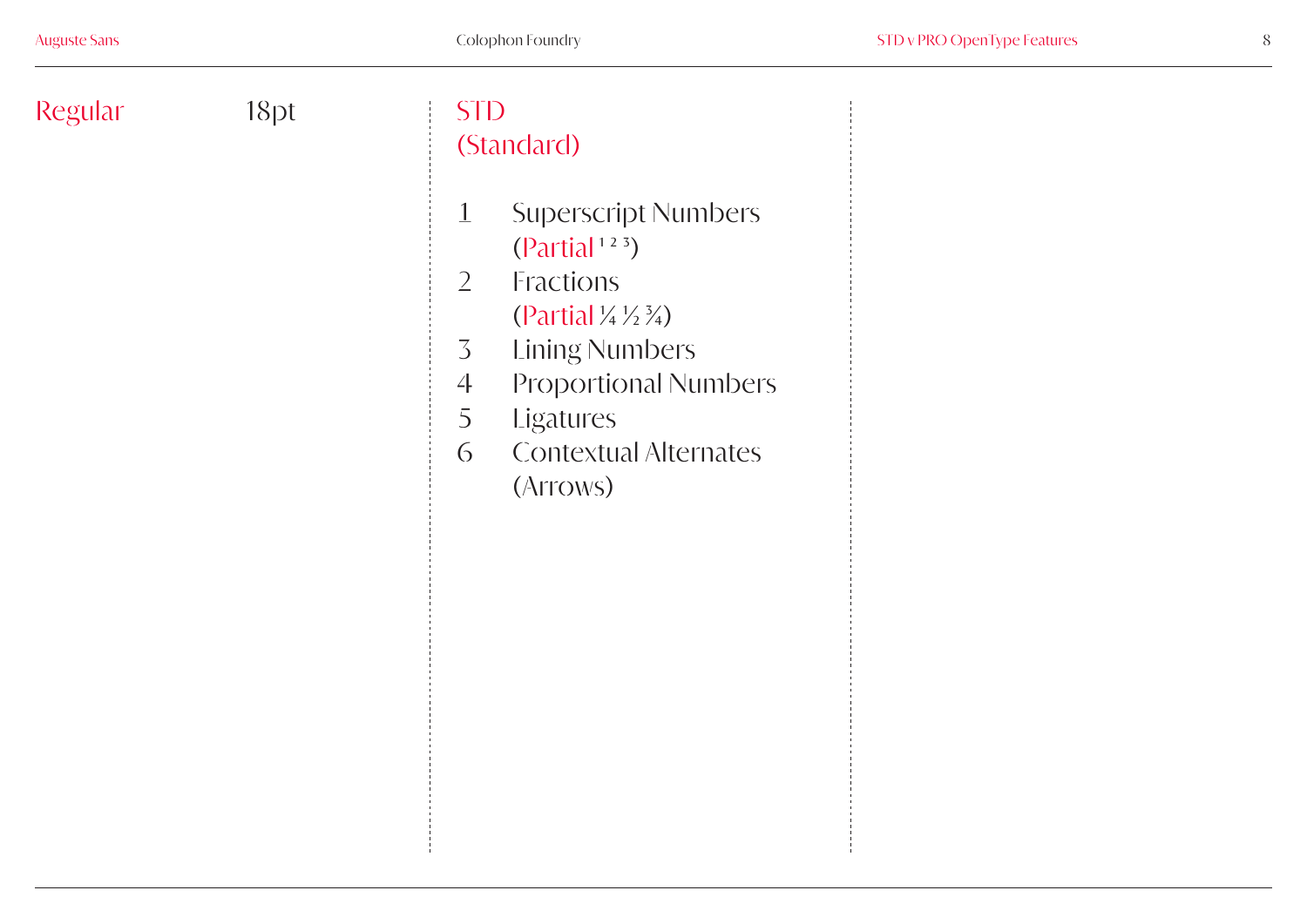| Regular | 18pt | <b>PRO</b><br>(Professional)                                                                                                                                                                                                                                                                                                                                                                                                                                                                      |
|---------|------|---------------------------------------------------------------------------------------------------------------------------------------------------------------------------------------------------------------------------------------------------------------------------------------------------------------------------------------------------------------------------------------------------------------------------------------------------------------------------------------------------|
|         |      | <b>Proportional Numbers</b><br>$\perp$<br>$\overline{2}$<br><b>Tabular Proportional</b><br><b>Numbers</b><br><b>Inferior Numbers</b><br>$\overline{3}$<br>$\angle \}$<br><b>Superior Numbers</b><br>5<br><b>Numerators</b><br>Denominators<br>6<br>$\overline{ }$<br>Fractions<br>8<br><b>Contextual Alternates</b><br>$\overline{O}$<br><b>Case Sensitive Forms</b><br><b>Ligatures</b><br>$10^{-5}$<br><b>Stylistic Sets</b><br>11<br>SSO1<br>Alternate « $R$ »<br>SSO2<br><b>Small Symbols</b> |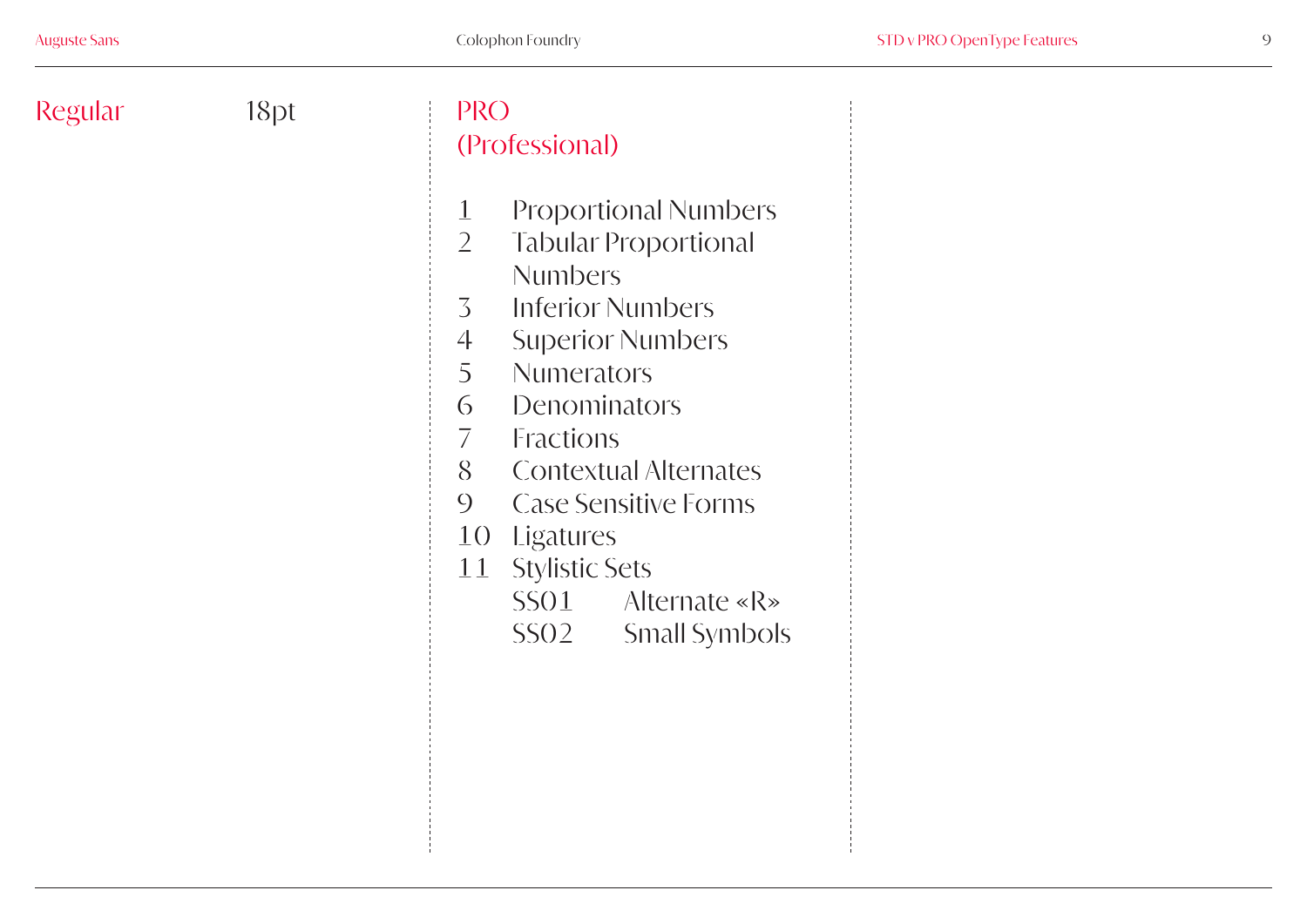| <b>Auguste Sans</b>  |                                           | Colophon Foundry                                          | <b>OpenType Features</b>                                         | $10^{-}$ |
|----------------------|-------------------------------------------|-----------------------------------------------------------|------------------------------------------------------------------|----------|
| OpenType<br>Features | 18pt/36pt                                 | easier typographic control whilst utilising the typeface. | Auguste Sans includes a variety of OpenType features that enable |          |
|                      | Proportional<br><b>Numbers</b>            | 1234567890                                                | 1234567890                                                       |          |
|                      | <b>Tabular</b><br><b>Numbers</b><br>(Pro) | 1234567890                                                | 1234567890                                                       |          |
|                      | Inferiors<br>(Pro)                        | 1234567890                                                | 1234567890                                                       |          |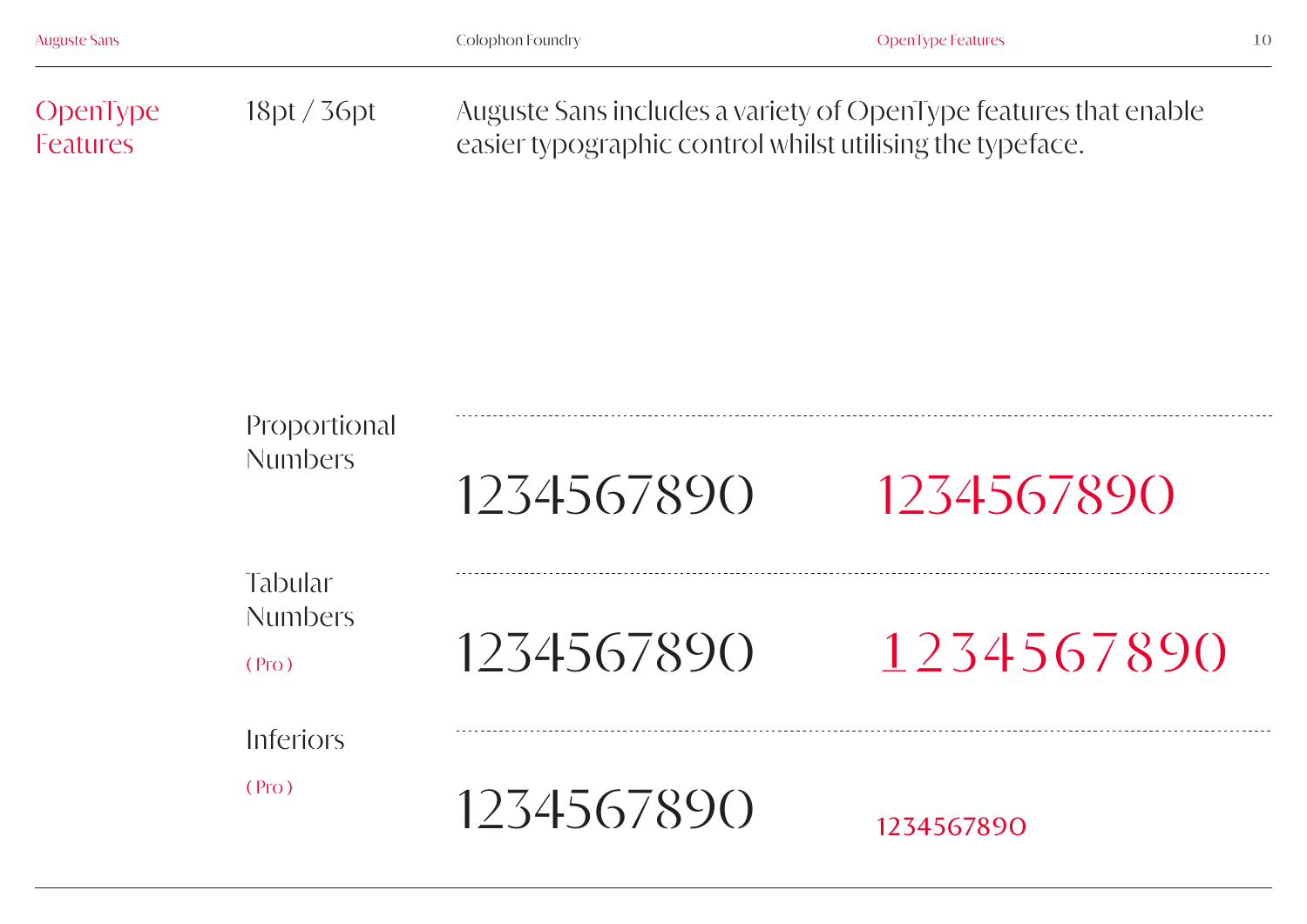| <b>Regular</b><br>36pt | <b>Superiors</b><br>(Pro)       | 1234567890                                                       | 1234567890                                         |
|------------------------|---------------------------------|------------------------------------------------------------------|----------------------------------------------------|
|                        | <b>Numerators</b><br>(Pro)      | 1234567890                                                       | 1234567890                                         |
|                        | <b>Denominators</b><br>(Pro)    | 1234567890                                                       | 1234567890                                         |
|                        | Fractions<br>(Pro)              | $1/23/434/56$ $1/3/43/56$                                        |                                                    |
|                        | Contextual<br><b>Alternates</b> | $\left\langle - \right\rangle - - \right\rangle - \right\rangle$ | $\leftarrow$ $\uparrow$ $\rightarrow$ $\downarrow$ |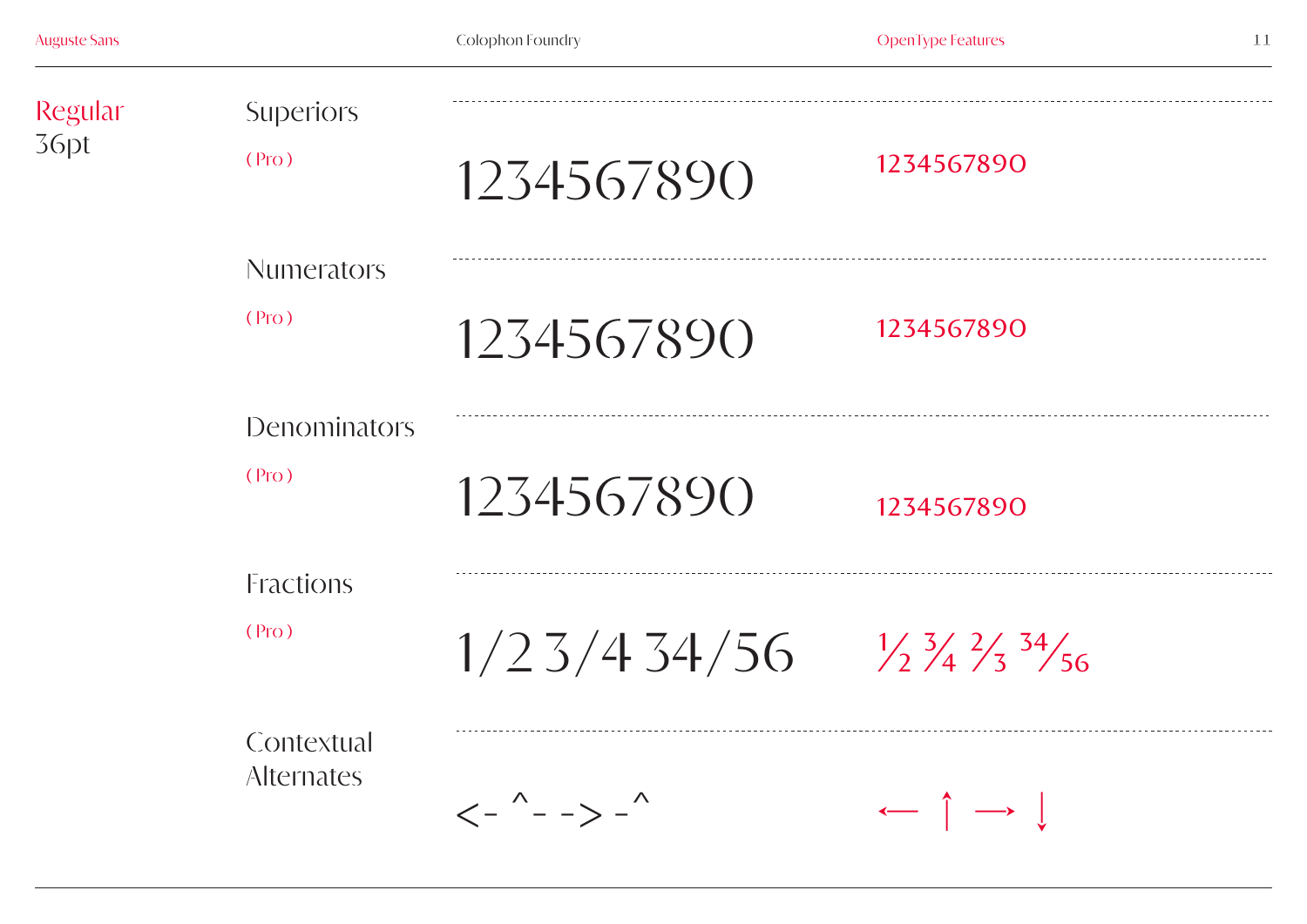<u>------------------</u>

| <b>Regular</b><br>36pt | Case<br>Sensitive Forms<br>(Pro)                        | $( - )$ ${ - }$ ${ - }$ $ $ $ - $ $ $ $ $ | $( - \right)$ $\{ - \}$ $[ - \right]$ $\bullet$ $ - $ |
|------------------------|---------------------------------------------------------|-------------------------------------------|-------------------------------------------------------|
|                        | <b>Ligatures</b>                                        |                                           |                                                       |
|                        |                                                         | Affinity                                  | Affinity flour                                        |
|                        | <b>Stylistic Set 1:</b><br>Alternate « $R$ »<br>(Pro)   | <b>MARCHE</b>                             | <b>NARCHE</b>                                         |
|                        | <b>Stylistic Set 2</b><br><b>Small Symbols</b><br>(Pro) |                                           | (P)<br>(R)                                            |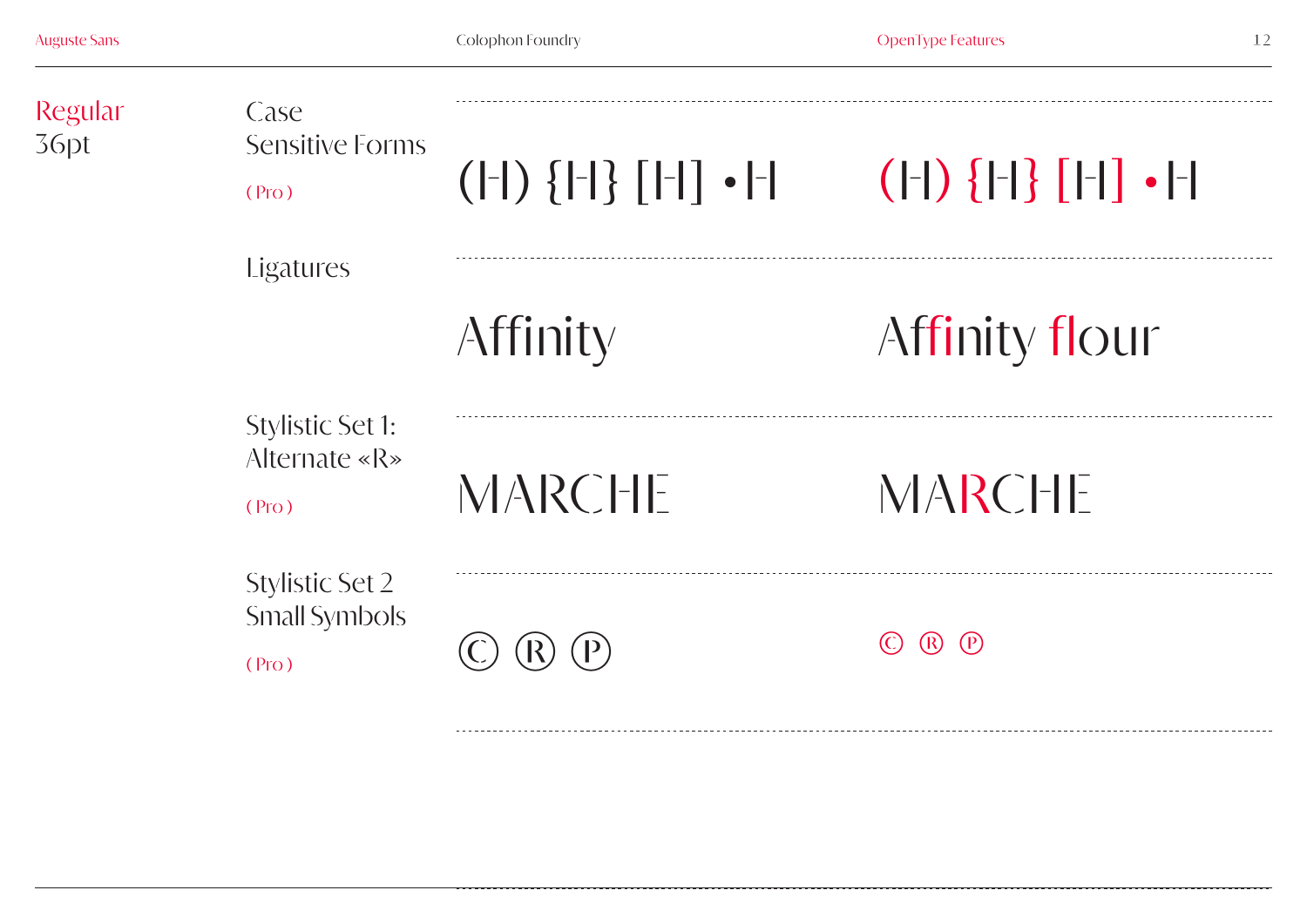# Regular 36pt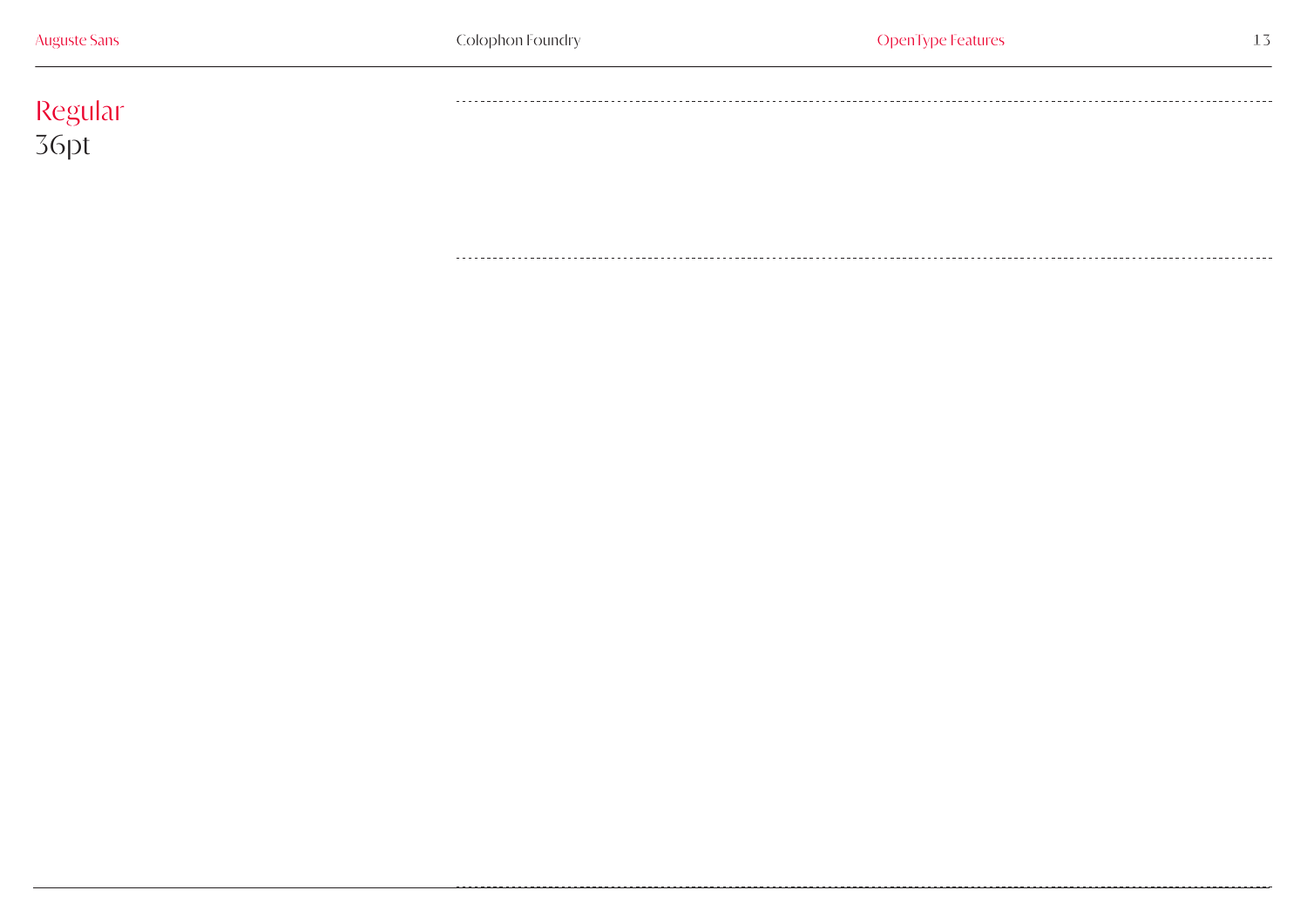72pt

Light  $\frac{72pt}{2}$   $\left[\frac{32pt}{2} \right]$ DOLOR SIT consectetur adipiscing elit. Nulla nisi orci, congue aenean ...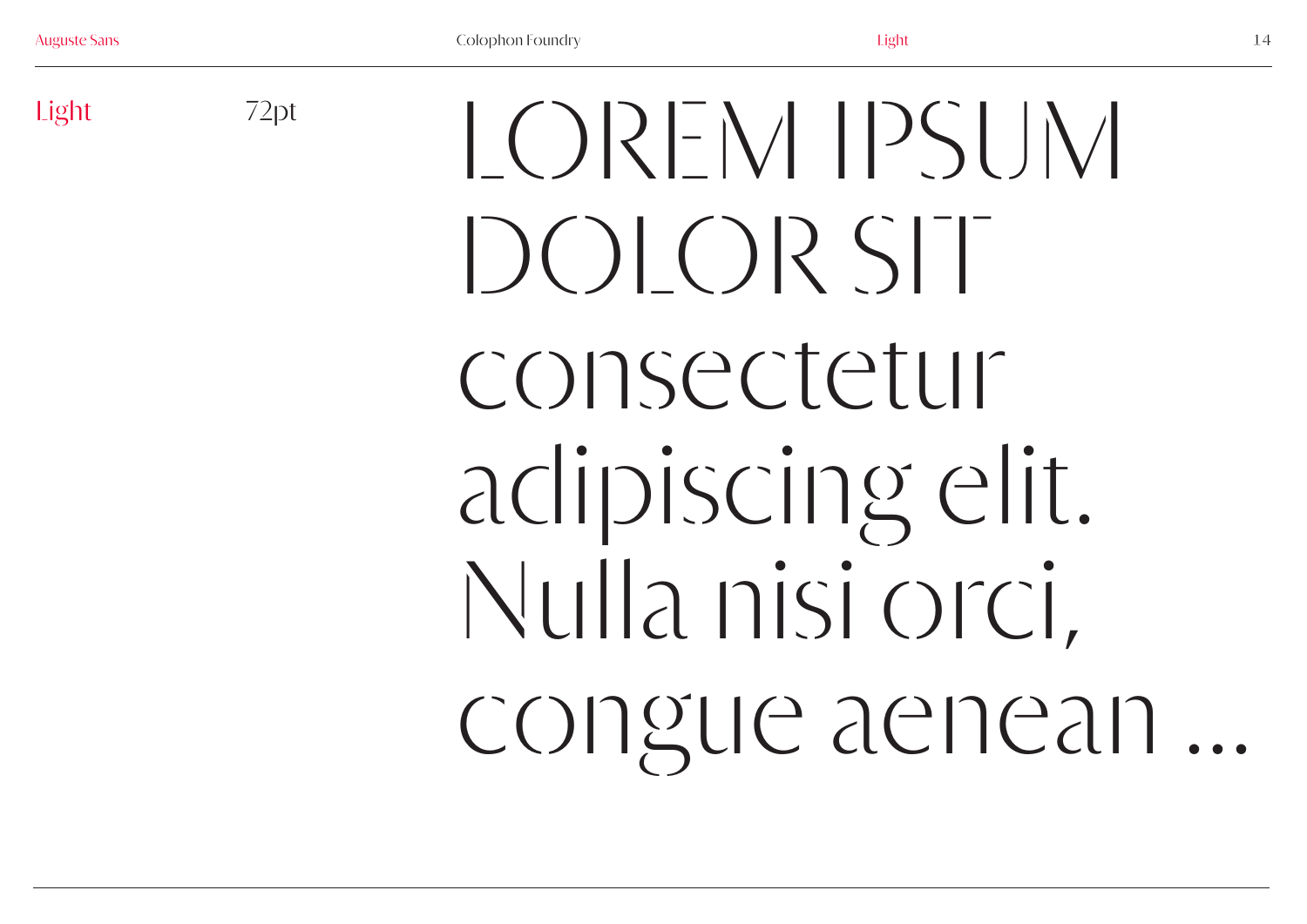Light

LOREM IPSUM DOLOR SIT AMET, ADIPISCING elit. Integer dignissim tempus consequat...

Light

36pt

48pt

LOREM IPSUM DOLOR SIT AMET, CONSECTETUR adipiscing elit. Integer dignissim tempus consequat. Vestibulum rutrum interdum diam a auctor. Donec ...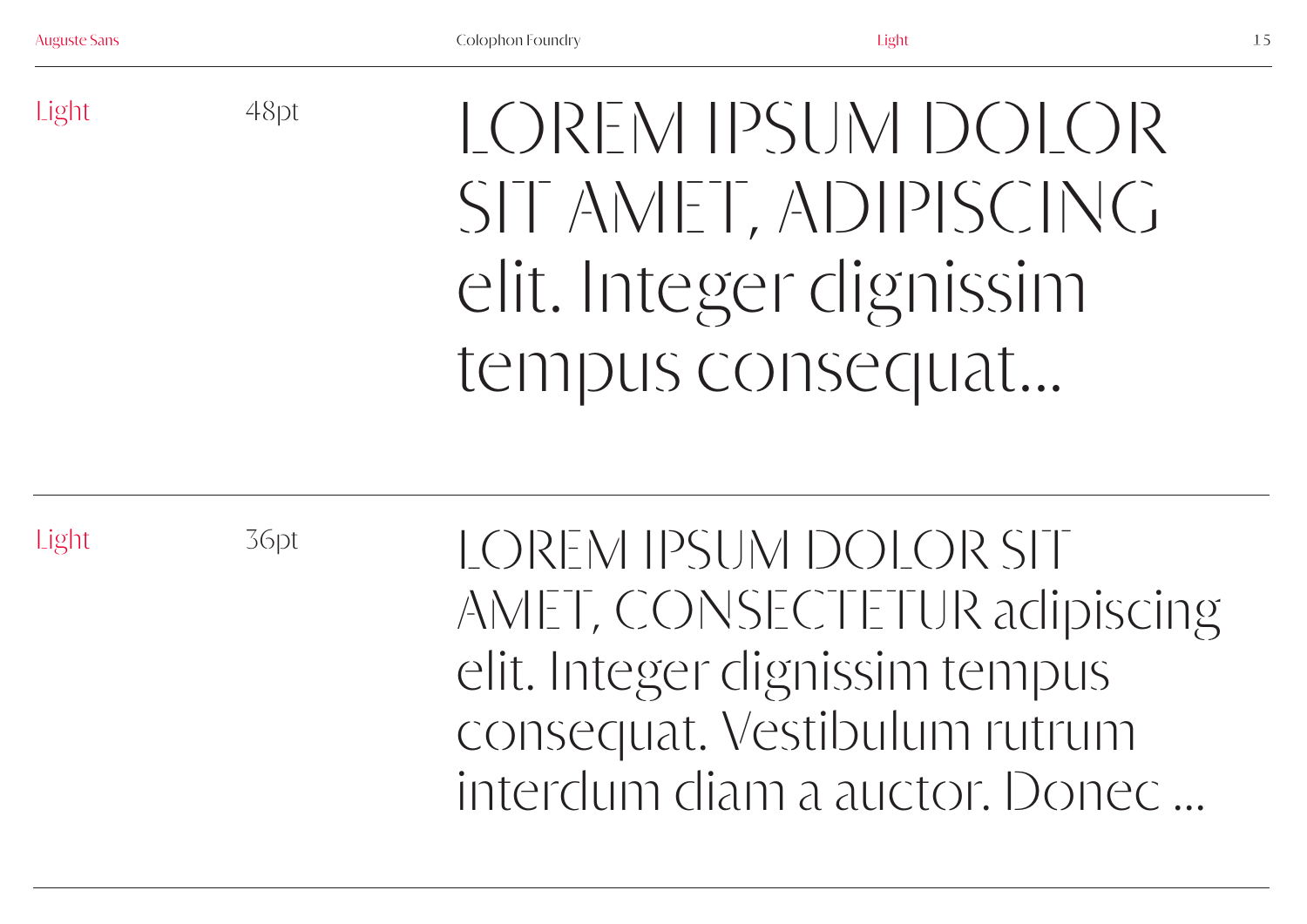|  |  |  | <b>Auguste Sans</b> |
|--|--|--|---------------------|
|  |  |  |                     |

| Light | 30pt    | LOREM IPSUM DOLOR SIT AMET,<br>CONSECTETUR ADIPISCING ELIT.<br>Integer dignissim tempus consequat.<br>Vestibulum in tincidunt erat. Vestibulum<br>rutrum interdum diam a auctor. Donec quis<br>elit et orci hendrerit fermentum. Morbi<br>dictum purus erat, vitae elementum erat                      |
|-------|---------|--------------------------------------------------------------------------------------------------------------------------------------------------------------------------------------------------------------------------------------------------------------------------------------------------------|
| Light | $24$ pt | LOREM IPSUM DOLOR SIT AMET, CONSECTETUR<br>ADIPISCING ELIT. INTEGER DIGNISSIM TEMPUS<br>consequat. Vestibulum in tincidunt erat. Vestibulum<br>rutrum interdum diam a auctor. Donec quis elit et orci<br>hendrerit fermentum. Morbi dictum purus erat, vitae<br>elementum erat hendrerit eget. Integer |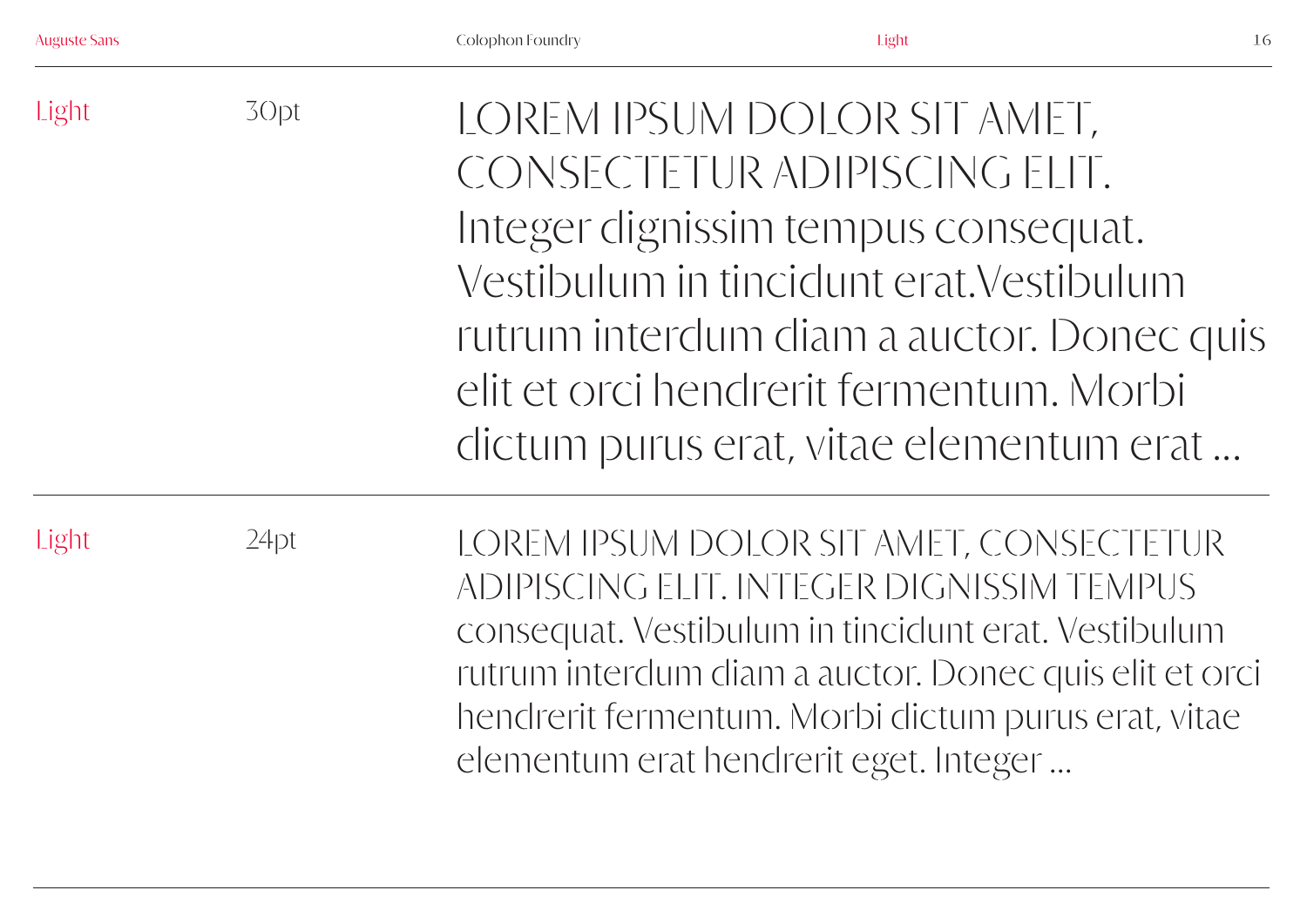| <b>Auguste Sans</b> |  |  |  |
|---------------------|--|--|--|
|                     |  |  |  |

| Light | 18pt. | LOREM IPSUM DOLOR SIT AMET, CONSECTETUR ADIPISCING ELIT.<br>INTEGER DIGNISSIM TEMPUS CONSEQUAT. VESTIBULUM<br>intincidunt erat. Vestibulum rutrum interdum diam a auctor. Donec<br>quis elit et orci hendrerit fermentum. Morbi dictum purus erat,<br>vitae elementum erat hendrerit eget. Integer ullamcorper diam vel<br>pellentesque venenatis. Nam tempor interdum lacinia. Sed vestibulum<br>enim sed viverra dictum. Proin semper ligula eget ipsum dapibus<br>tincidunt. Praesent eu dictum enim, ac dapibus libero. Morbi<br>sit amet elit ac lorem suscipit euismod. Quisque convallis |
|-------|-------|-------------------------------------------------------------------------------------------------------------------------------------------------------------------------------------------------------------------------------------------------------------------------------------------------------------------------------------------------------------------------------------------------------------------------------------------------------------------------------------------------------------------------------------------------------------------------------------------------|
|       |       | dictum vulputate. Vestibulum odio erat ultrices in et, malesuada                                                                                                                                                                                                                                                                                                                                                                                                                                                                                                                                |

Light

14pt LOREM IPSUM DOLOR SIT AMET, CONSECTETUR ADIPISCING ELIT. INTEGER DIGNISSIM TEMPUS CONSEQUAT. VESTIBULUM IN TINCIDUNT ERAT. VESTIBULUM RUTRUM interdum diam a auctor. Donec quis elit et orci hendrerit fermentum. Morbi dictum purus erat, vitae elementum erat hendrerit eget. Integer ullamcorper diam vel pellentesque venenatis. Nam tempor interdum lacinia. Sed vestibulum enim sed viverra dictum. Proin semper ligula eget ipsum dapibus tincidunt. Praesent eu dictum enim, ac dapibus libero. Morbi sit amet elit ac lorem suscipit euismod. Quisque convallis dictum vulputate. Vestibulum odio erat, ultrices in interdum et, malesuada tincidunt nisi. Maecenas sodales nisi dui, in commodo nibh dapibus sit amet. Praesent tristique enim in diam fringilla, sed posuere lorem varius. Suspendisse tincidunt nisi mauris, accumsan lobortis mi consectetur mollis. Nam ac sodales velit. Proin vulputate massa ...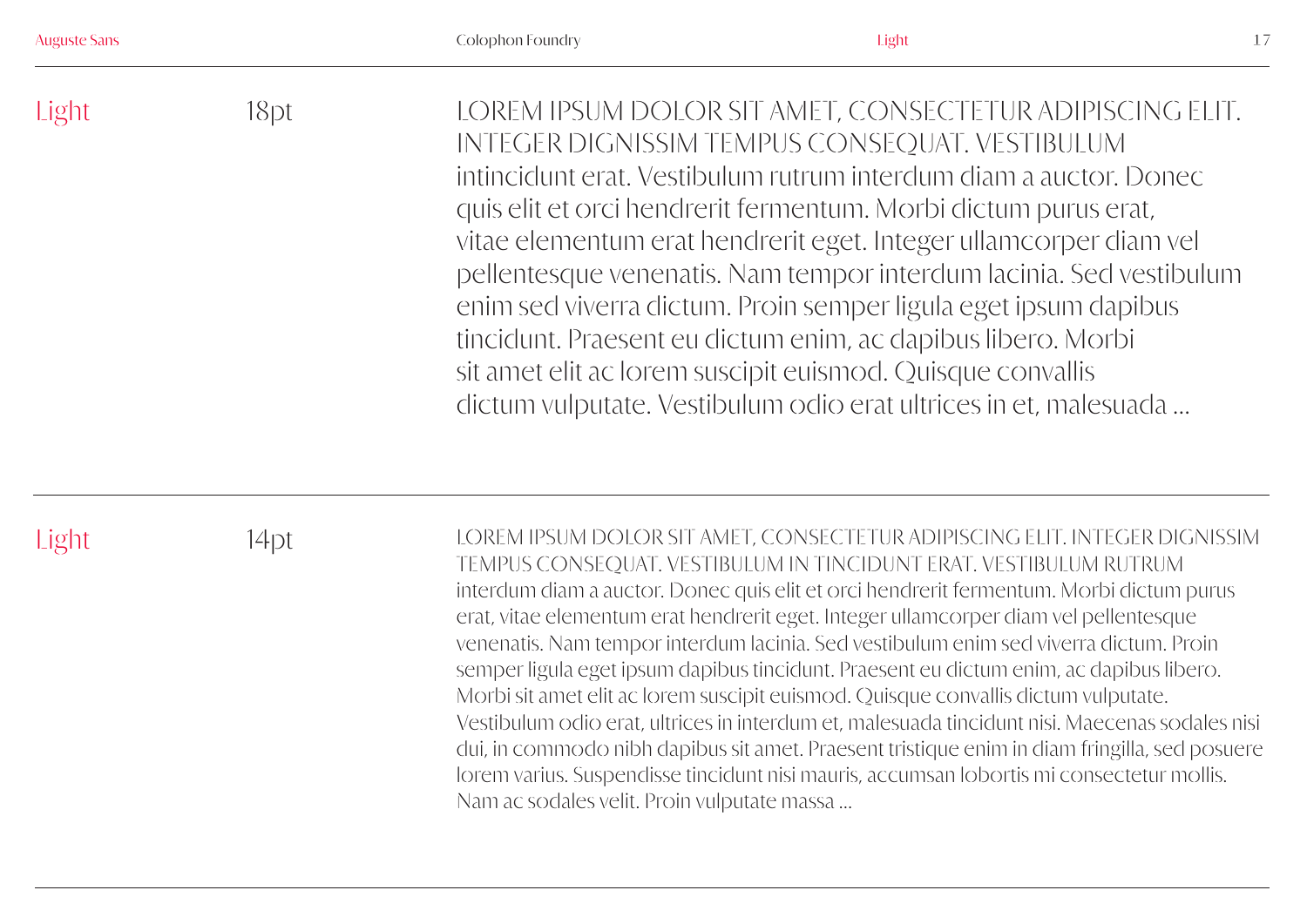← 12pt  $\rightarrow$  11pt

#### LOREM IPSUM DOLOR SIT AMET, CONSECTETUR ADIPISCING ELIT. INTEGER DIGNISSIM TEMPUS

consequat. Vestibulum in tincidunt erat. Vestibulum rutrum interdum diam a auctor. Donec quis elit et orci hendrerit fermentum. Morbi dictum purus erat, vitae elementum erat hendrerit eget. Integer ullamcorper diam vel pellentesque venenatis. Nam tempor interdum lacinia. Sed vestibulum enim sed viverra dictum. Proin semper ligula eget ipsum dapibus tincidunt. Praesent eu dictum enim, ac dapibus libero. Morbi sit amet elit ac lorem suscipit euismod. Quisque convallis dictum vulputate. Vestibulum odio erat, ultrices in interdum et, malesuada tincidunt nisi. Maecenas sodales nisi dui, in commodo nibh dapibus sit amet. ...

# LOREM IPSUM DOLOR SIT AMET, CONSECTETUR ADIPISCING ELIT. INTEGER DIGNISSIM TEMPUS

consequat. Vestibulum in tincidunt erat. Vestibulum rutrum interdum diam a auctor. Donec quis elit et orci hendrerit fermentum. Morbi dictum purus erat, vitae elementum erat hendrerit eget. Integer ullamcorper diam vel pellentesque venenatis. Nam tempor interdum lacinia. Sed vestibulum enim sed viverra dictum. Proin semper ligula eget ipsum dapibus tincidunt. Praesent eu dictum enim, ac dapibus libero. Morbi sit amet elit ac lorem suscipit euismod. Quisque convallis dictum vulputate. Vestibulum odio erat, ultrices in interdum et, malesuada tincidunt nisi. Maecenas sodales nisi dui, in commodo nibh dapibus sit amet. Praesent tristique enim in diam fringilla, sed posuere lorem varius. Suspendisse tincidunt nisi mauris, accumsan lobortis mi consectetur ...

# Light

 $-10pt$  $\rightarrow$  9pt

# LOREM IPSUM DOLOR SIT AMET, CONSECTETUR

ADIPISCING ELIT. INTEGER DIGNISSIM TEMPUS consequat. Vestibulum in tincidunt erat. Vestibulum rutrum interdum diam a auctor. Donec quis elit et orci hendrerit fermentum. Morbi dictum purus erat, vitae elementum erat hendrerit eget. Integer ullamcorper diam vel pellentesque venenatis. Nam tempor interdum lacinia. Sed vestibulum enim sed viverra dictum. Proin semper ligula eget ipsum dapibus tincidunt. Praesent eu dictum enim, ac dapibus libero. Morbi sit amet elit ac lorem suscipit euismod. Quisque convallis dictum vulputate. Vestibulum odio erat, ultrices in interdum et, malesuada tincidunt nisi. Maecenas sodales nisi dui, in commodo nibh dapibus sit amet. Praesent tristique enim in diam fringilla, sed posuere lorem varius. Suspendisse tincidunt nisi mauris, accumsan lobortis mi consectetur mollis. Nam ac sodales velit. Proin vulputate massa quis nunc dignissim imperdiet. Phasellus urna arcu, maximus in dolor sit amet ...

#### LOREM IPSUM DOLOR SIT AMET, CONSECTETUR ADIPISCING ELIT. INTEGER DIGNISSIM TEMPUS

consequat. Vestibulum in tincidunt erat. Vestibulum rutrum interdum diam a auctor. Donec quis elit et orci hendrerit fermentum. Morbi dictum purus erat, vitae elementum erat hendrerit eget. Integer ullamcorper diam vel pellentesque venenatis. Nam tempor interdum lacinia. Sed vestibulum enim sed viverra dictum. Proin semper ligula eget ipsum dapibus tincidunt. Praesent eu dictum enim, ac dapibus libero. Morbi sit amet elit ac lorem suscipit euismod. Quisque convallis dictum vulputate. Vestibulum odio erat, ultrices in interdum et, malesuada tincidunt nisi. Maecenas sodales nisi dui, in commodo nibh dapibus sit amet. Praesent tristique enim in diam fringilla, sed posuere lorem varius. Suspendisse tincidunt nisi mauris, accumsan lobortis mi consectetur mollis. Nam ac sodales velit. Proin vulputate massa quis nunc dignissim imperdiet. Phasellus urna arcu, maximus in dolor sit amet, fringilla porttitor ...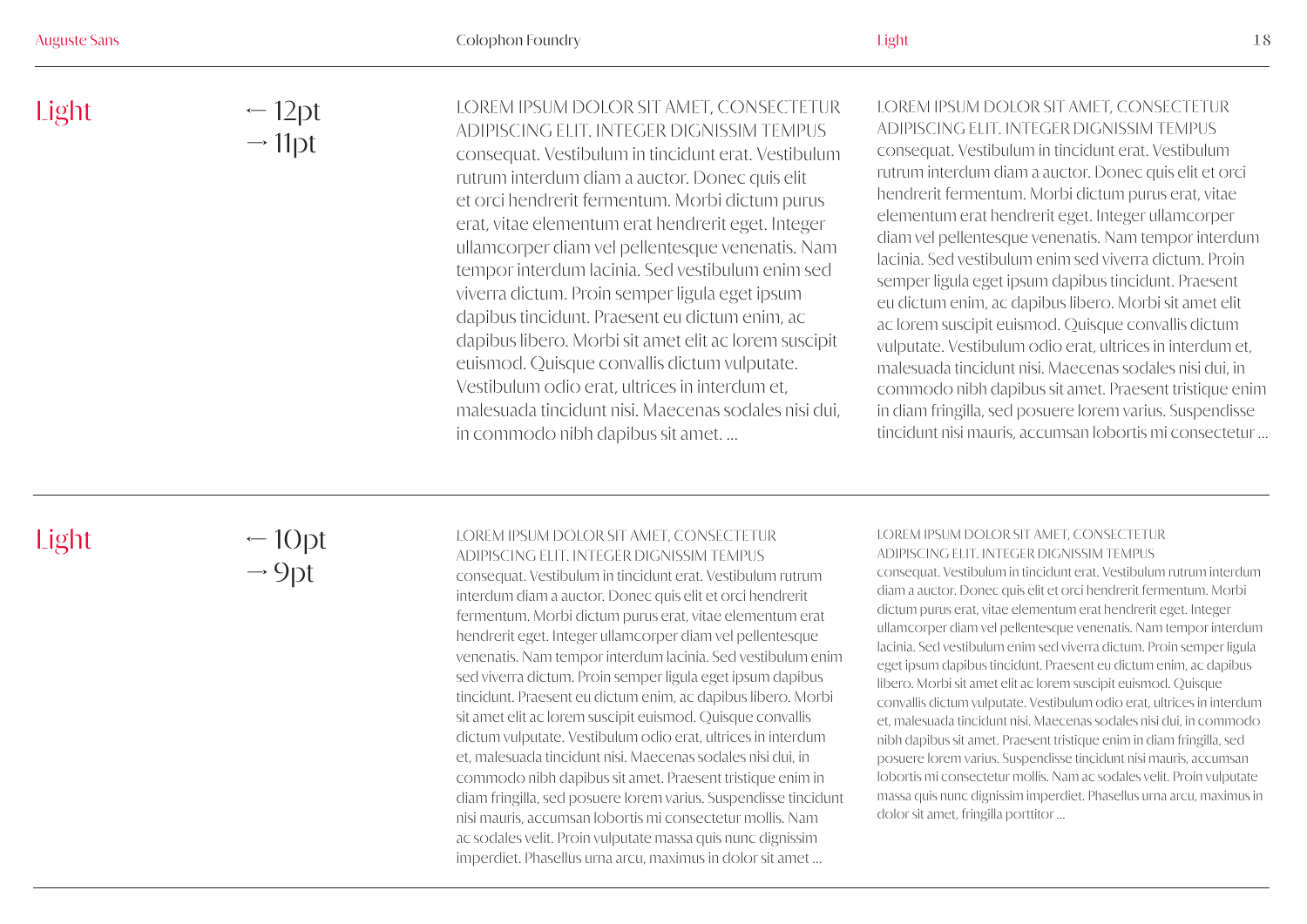72pt

# Regular 72pt  $|OQRFWHSP$ DOLOR SIT consectetur adipiscing elit. Nulla nisi orci, congue ...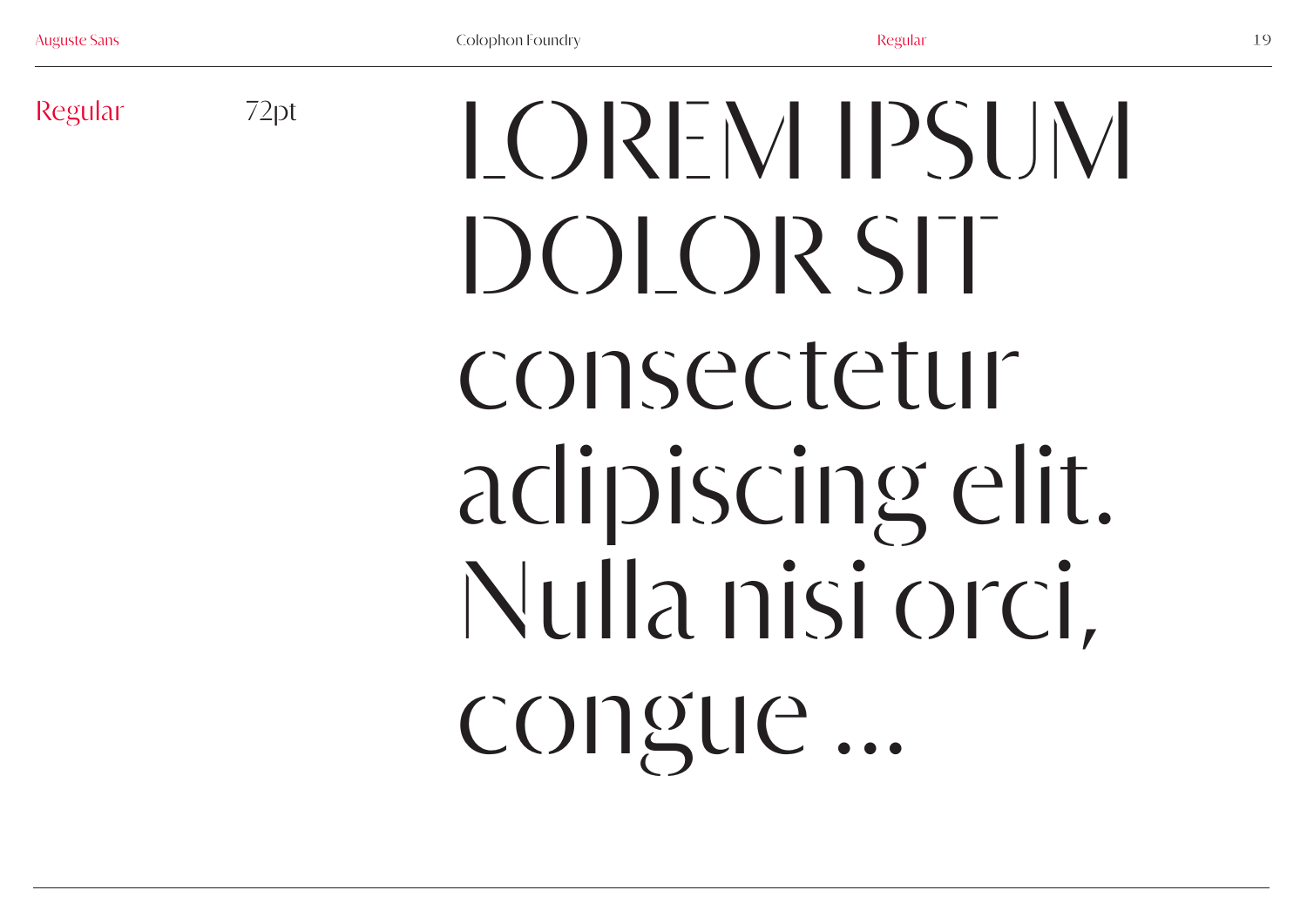Regular

LOREM IPSUM DOLOR SIT AMET, ADIPISCING elit. Integer dignissim tempus consequat ...

Regular

36pt

48pt

LOREM IPSUM DOLOR SIT AMET, CONSECTETUR ADIPISCING ELIT. Integer dignissim tempus consequat. Vestibulum intincidunt erat. Vestibulum rutrum interdum ...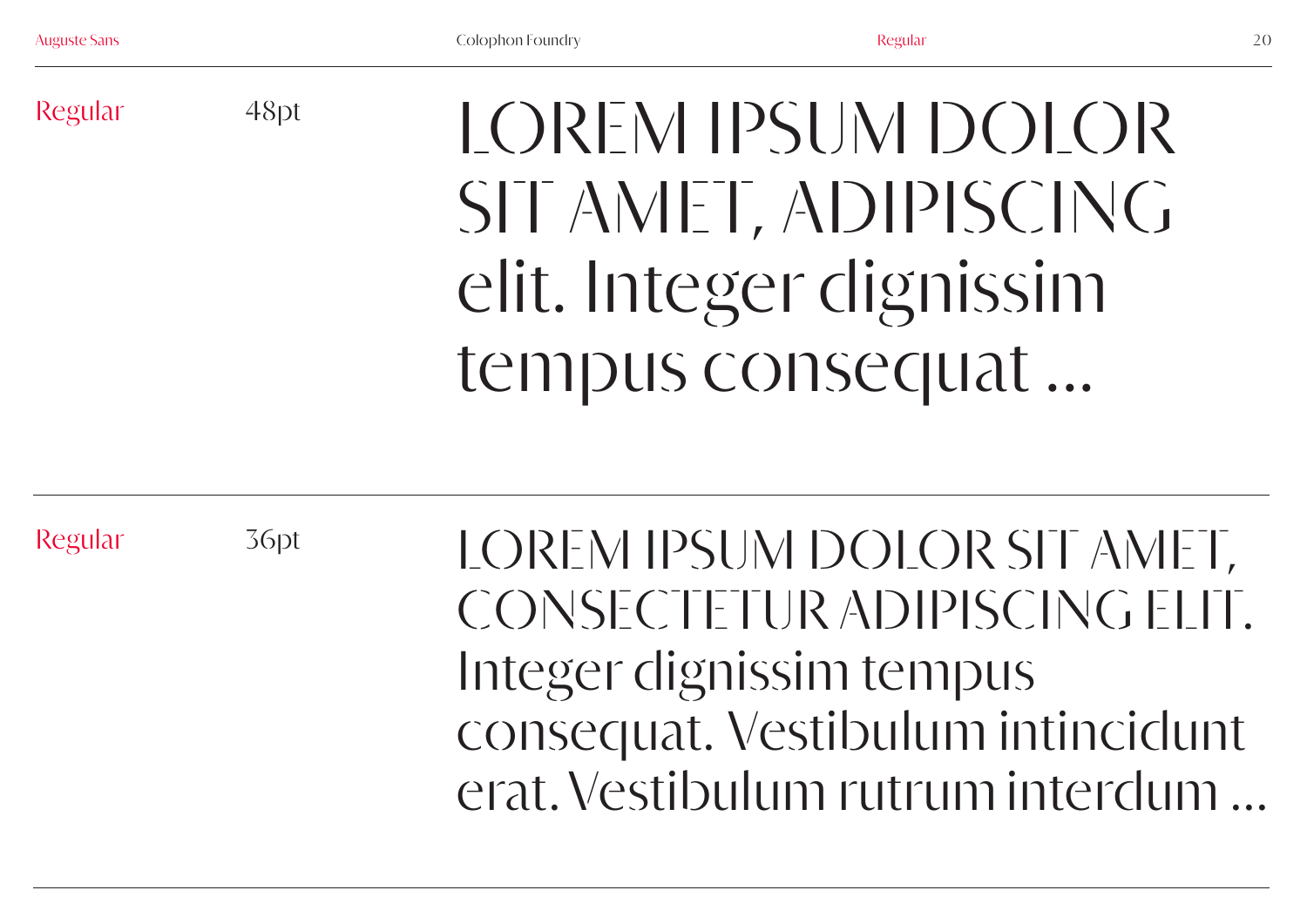erat, vitae elementum erat hendrerit eget. Integer

ullamcorper diam vel pellentesque venenatis ...

| Regular        | 30pt | LOREM IPSUM DOLOR SIT AMET,<br>CONSECTETUR ADIPISCING ELIT.<br>Integer dignissim tempus consequat.<br>Vestibulum intincidunt erat. Vestibulum<br>rutrum interdum diam a auctor. Donec<br>quis elit et orci hendrerit fermentum.<br>Morbi dictum purus erat, vitae |
|----------------|------|-------------------------------------------------------------------------------------------------------------------------------------------------------------------------------------------------------------------------------------------------------------------|
| <b>Regular</b> | 24pt | LOREM IPSUM DOLOR SIT AMET, CONSECTETUR<br>ADIPISCING ELIT. INTEGER DIGNISSIM TEMPUS<br>consequat. Vestibulum intincidunt erat. Vestibulum<br>rutrum interdum diam a auctor. Donec quis elit<br>et orci hendrerit fermentum. Morbi dictum purus                   |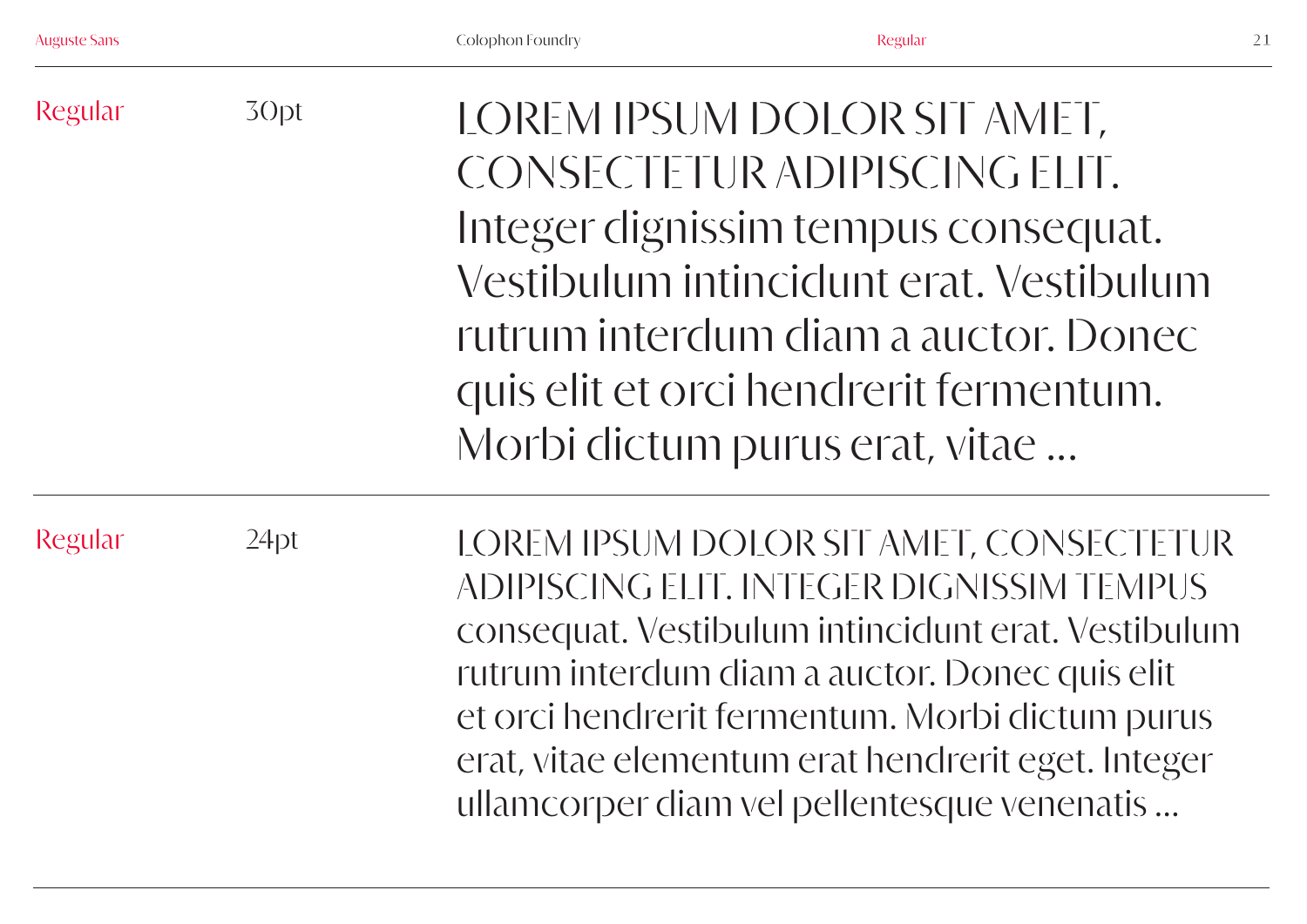|  |  | <b>Auguste Sans</b> |  |
|--|--|---------------------|--|
|  |  |                     |  |
|  |  |                     |  |

| Regular | 18pt | LOREM IPSUM DOLOR SIT AMET, CONSECTETUR ADIPISCING ELIT.<br>INTEGER DIGNISSIM TEMPUS CONSEQUAT. VESTIBULUM<br>intincidunt erat. Vestibulum rutrum interdum diam a auctor. Donec<br>quis elit et orci hendrerit fermentum. Morbi dictum purus erat,<br>vitae elementum erat hendrerit eget. Integer ullamcorper diam vel<br>pellentesque venenatis. Nam tempor interdum lacinia. Sed vestibulum<br>enim sed viverra dictum. Proin semper ligula eget ipsum dapibus<br>tincidunt. Praesent eu dictum enim, ac dapibus libero. Morbi sit amet<br>elit ac lorem suscipit euismod. Quisque convallis dictum vulputate. |
|---------|------|-------------------------------------------------------------------------------------------------------------------------------------------------------------------------------------------------------------------------------------------------------------------------------------------------------------------------------------------------------------------------------------------------------------------------------------------------------------------------------------------------------------------------------------------------------------------------------------------------------------------|
|         |      | Vestibulum odio erat, ultrices in et, malesuada                                                                                                                                                                                                                                                                                                                                                                                                                                                                                                                                                                   |

Regular

14pt LOREM IPSUM DOLOR SIT AMET, CONSECTETUR ADIPISCING ELIT. INTEGER DIGNISSIM TEMPUS CONSEQUAT. VESTIBULUM IN TINCIDUNT ERAT. VESTIBULUM rutrum interdum diam a auctor. Donec quis elit et orci hendrerit fermentum. Morbi dictum purus erat, vitae elementum erat hendrerit eget. Integer ullamcorper diam vel pellentesque venenatis. Nam tempor interdum lacinia. Sed vestibulum enim sed viverra dictum. Proin semper ligula eget ipsum dapibus tincidunt. Praesent eu dictum enim, ac dapibus libero. Morbi sit amet elit ac lorem suscipit euismod. Quisque convallis dictum vulputate. Vestibulum odio erat, ultrices in interdum et, malesuada tincidunt nisi. Maecenas sodales nisi dui, in commodo nibh dapibus sit amet. Praesent tristique enim in diam fringilla, sed posuere lorem varius. Suspendisse tincidunt nisi mauris, accumsan lobortis mi consectetur mollis. Nam ac sodales velit. Proin vulputate massa ...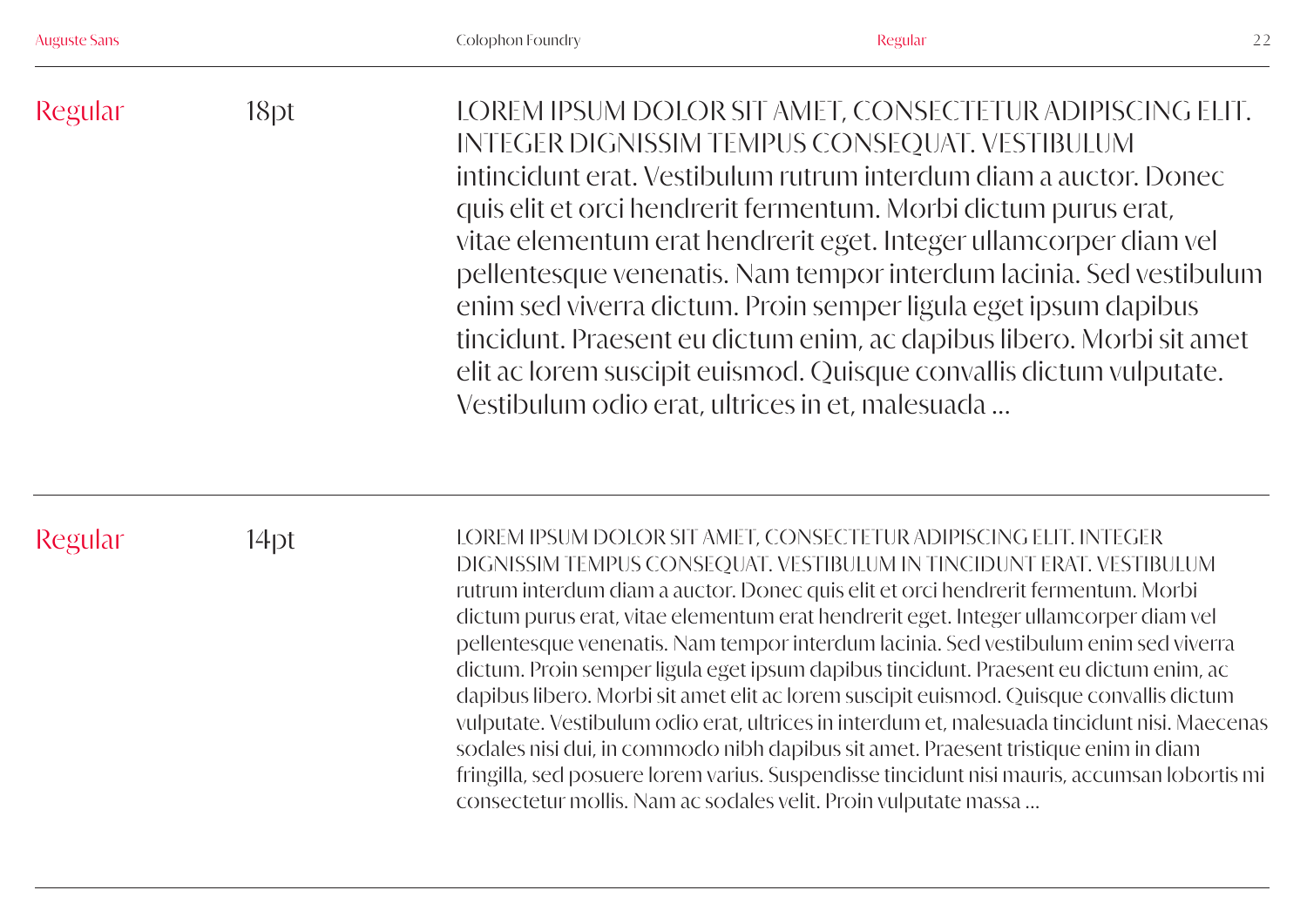# LOREM IPSUM DOLOR SIT AMET, CONSECTETUR ADIPISCING ELIT. INTEGER

dignissim tempus consequat. Vestibulum in tincidunt erat. Vestibulum rutrum interdum diam a auctor. Donec quis elit et orci hendrerit fermentum. Morbi dictum purus erat, vitae elementum erat hendrerit eget. Integer ullamcorper diam vel pellentesque venenatis. Nam tempor interdum lacinia. Sed vestibulum enim sed viverra dictum. Proin semper ligula eget ipsum dapibus tincidunt. Praesent eu dictum enim, ac dapibus libero. Morbi sit amet elit ac lorem suscipit euismod. Quisque convallis dictum vulputate. Vestibulum odio erat, ultrices in interdum et, malesuada tincidunt nisi. Maecenas ...

# LOREM IPSUM DOLOR SIT AMET, CONSECTETUR ADIPISCING ELIT. INTEGER DIGNISSIM TEMPUS

consequat. Vestibulum in tincidunt erat. Vestibulum rutrum interdum diam a auctor. Donec quis elit et orci hendrerit fermentum. Morbi dictum purus erat, vitae elementum erat hendrerit eget. Integer ullamcorper diam vel pellentesque venenatis. Nam tempor interdum lacinia. Sed vestibulum enim sed viverra dictum. Proin semper ligula eget ipsum dapibus tincidunt. Praesent eu dictum enim, ac dapibus libero. Morbi sit amet elit ac lorem suscipit euismod. Quisque convallis dictum vulputate. Vestibulum odio erat, ultrices in interdum et, malesuada tincidunt nisi. Maecenas sodales nisi dui, in commodo nibh dapibus sit amet. Praesent tristique enim in diam fringilla, sed posuere lorem varius. Suspendisse tincidunt nisi mauris, accumsan lobortis mi consectetur mollis. Nam ac sodales velit...

# Regular

 $-10pt$  $\rightarrow$  9pt

#### LOREM IPSUM DOLOR SIT AMET, CONSECTETUR ADIPISCING ELIT. INTEGER DIGNISSIM TEMPUS

consequat. Vestibulum in tincidunt erat. Vestibulum rutrum interdum diam a auctor. Donec quis elit et orci hendrerit fermentum. Morbi dictum purus erat, vitae elementum erat hendrerit eget. Integer ullamcorper diam vel pellentesque venenatis. Nam tempor interdum lacinia. Sed vestibulum enim sed viverra dictum. Proin semper ligula eget ipsum dapibus tincidunt. Praesent eu dictum enim, ac dapibus libero. Morbi sit amet elit ac lorem suscipit euismod. Quisque convallis dictum vulputate. Vestibulum odio erat, ultrices in interdum et, malesuada tincidunt nisi. Maecenas sodales nisi dui, in commodo nibh dapibus sit amet. Praesent tristique enim in diam fringilla, sed posuere lorem varius. Suspendisse tincidunt nisi mauris, accumsan lobortis mi consectetur mollis. Nam ac sodales velit ...

#### LOREM IPSUM DOLOR SIT AMET, CONSECTETUR

ADIPISCING ELIT. INTEGER DIGNISSIM TEMPUS CONSEQUAT. Vestibulum in tincidunt erat. Vestibulum rutrum interdum diam a auctor. Donec quis elit et orci hendrerit fermentum. Morbi dictum purus erat, vitae elementum erat hendrerit eget. Integer ullamcorper diam vel pellentesque venenatis. Nam tempor interdum lacinia. Sed vestibulum enim sed viverra dictum. Proin semper ligula eget ipsum dapibus tincidunt. Praesent eu dictum enim, ac dapibus libero. Morbi sit amet elit ac lorem suscipit euismod. Quisque convallis dictum vulputate. Vestibulum odio erat, ultrices in interdum et, malesuada tincidunt nisi. Maecenas sodales nisi dui, in commodo nibh dapibus sit amet. Praesent tristique enim in diam fringilla, sed posuere lorem varius. Suspendisse tincidunt nisi mauris, accumsan lobortis mi consectetur mollis. Nam ac sodales velit. Proin vulputate massa quis nunc dignissim imperdiet. Phasellus urna arcu, maximus in dolor sit amet, fringilla porttitor ...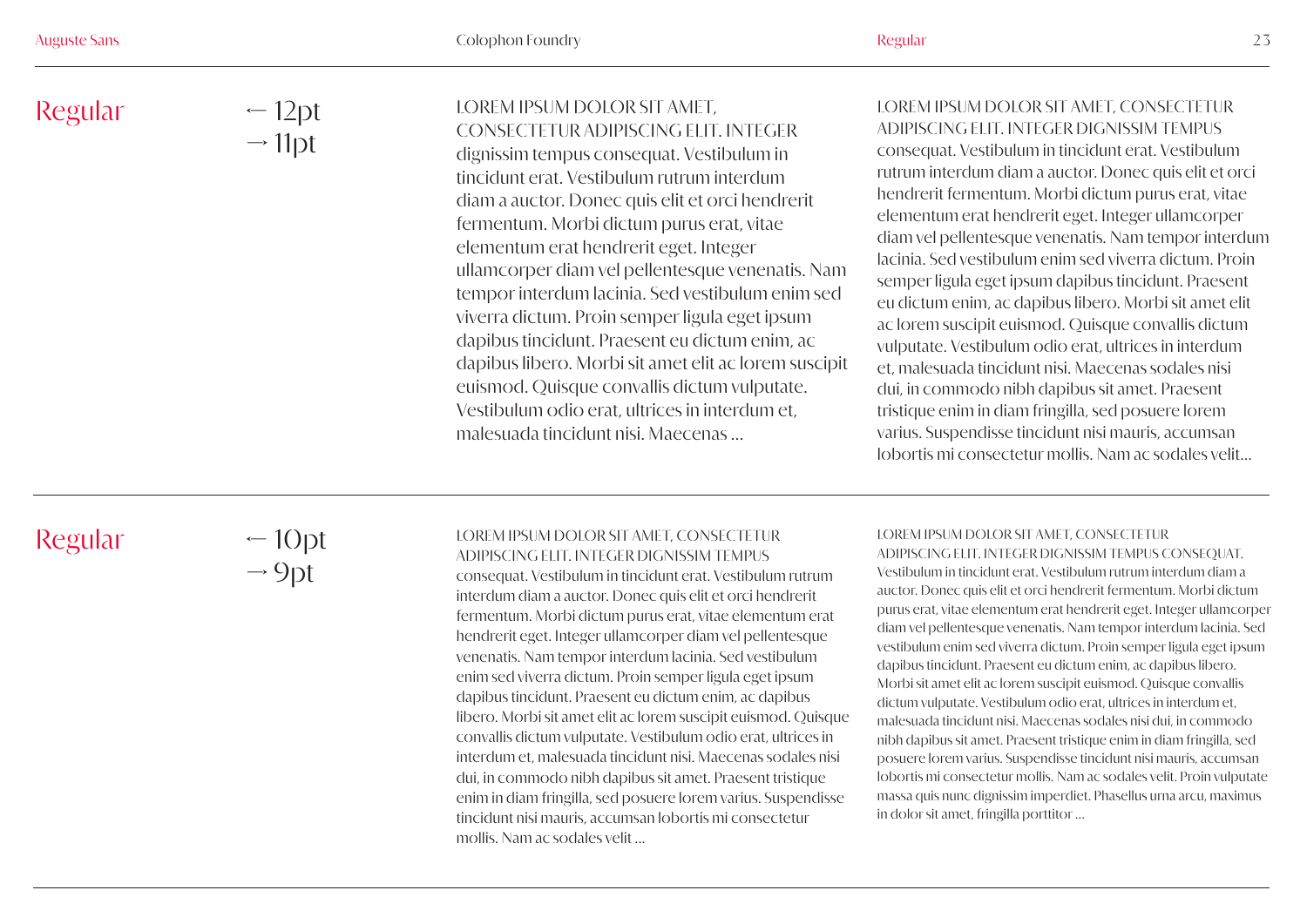72pt

# Medium 72pt  $\bigcap_{\mathcal{P}}$   $\bigcap_{\mathcal{P}}$   $\bigcap_{\mathcal{P}}$   $\bigcap_{\mathcal{P}}$   $\bigcap_{\mathcal{P}}$   $\bigcap_{\mathcal{P}}$   $\bigcap_{\mathcal{P}}$   $\bigcap_{\mathcal{P}}$   $\bigcap_{\mathcal{P}}$   $\bigcap_{\mathcal{P}}$   $\bigcap_{\mathcal{P}}$   $\bigcap_{\mathcal{P}}$   $\bigcap_{\mathcal{P}}$   $\bigcap_{\mathcal{P}}$   $\bigcap_{\mathcal{P}}$   $\bigcap_{\mathcal{P}}$   $\$ DOLOR SIT consectetur adipiscing elit. Nulla nisi orci, congue...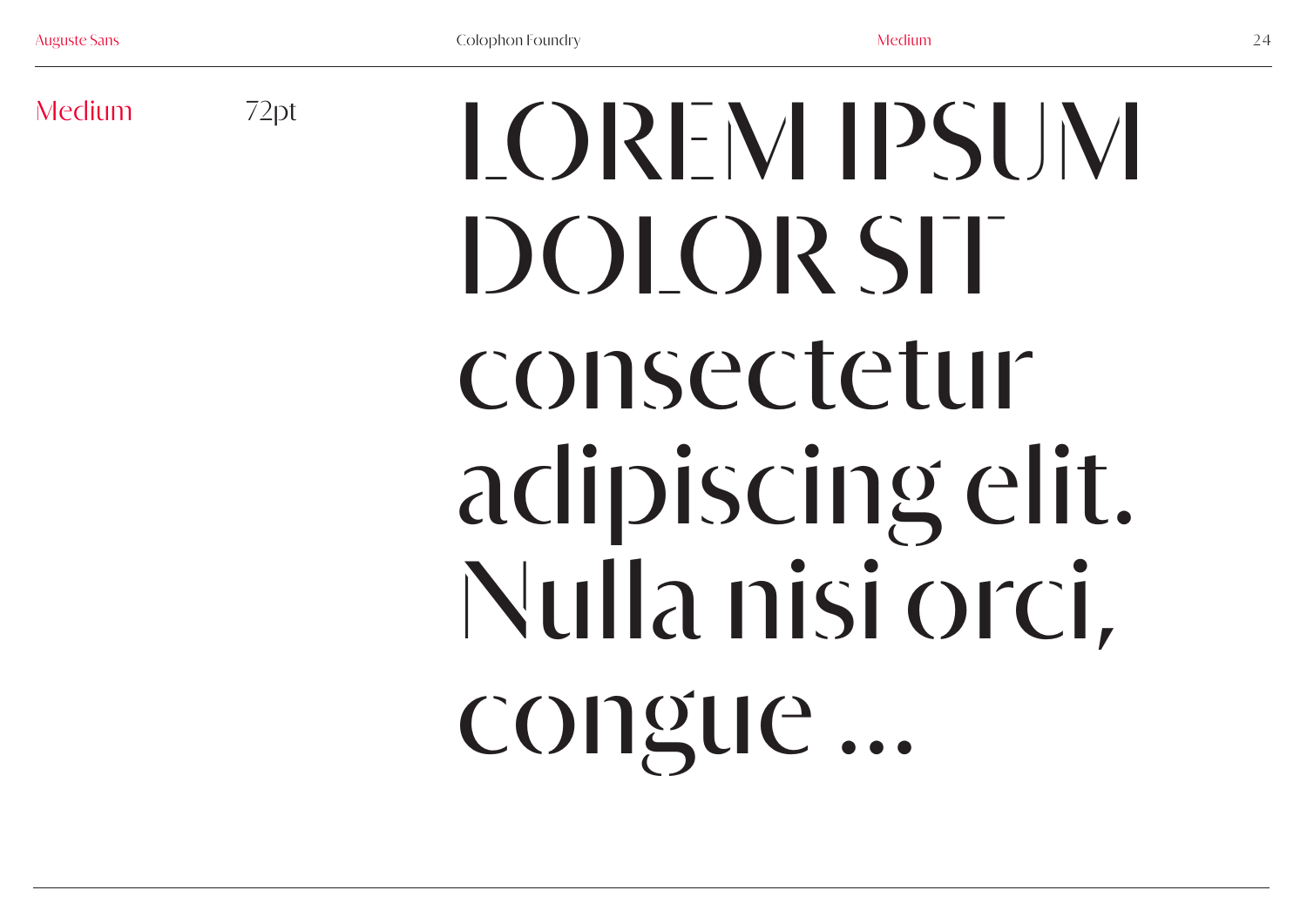Medium

LOREM IPSUM DOLOR SIT AMET, ADIPISCING elit. Integer dignissim tempus consequat ...

Medium

36pt

48pt

LOREM IPSUM DOLOR SIT AMET, CONSECTETUR ADIPISCING elit. Integer dignissim tempus consequat. Vestibulum intincidunt erat. Vestibulum rutrum ...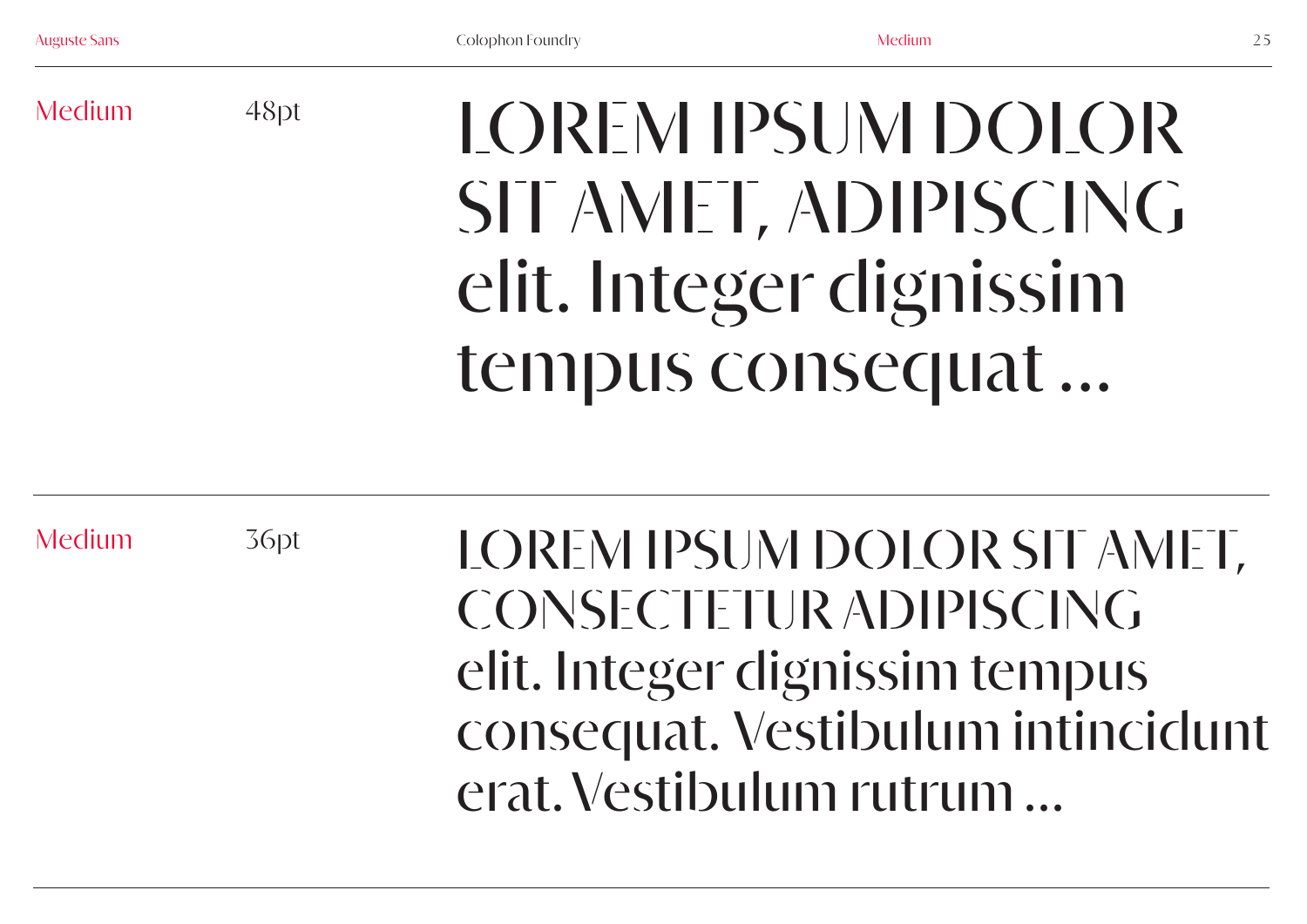| Medium | 30pt | LOREM IPSUM DOLOR SIT AMET,<br>CONSECTETUR ADIPISCING ELIT.<br>Integer dignissim tempus consequat.<br>Vestibulum intincidunt erat. Vestibulum<br>rutrum interdum diam a auctor. Donec<br>quis elit et orci hendrerit fermentum.<br>Morbi dictum purus erat, vitae                                                                                    |
|--------|------|------------------------------------------------------------------------------------------------------------------------------------------------------------------------------------------------------------------------------------------------------------------------------------------------------------------------------------------------------|
| Medium | 24pt | LOREM IPSUM DOLOR SIT AMET, CONSECTETUR<br>ADIPISCING ELIT. INTEGER DIGNISSIM TEMPUS<br>consequat. Vestibulum intincidunt erat. Vestibulum<br>rutrum interdum diam a auctor. Donec quis elit et<br>orci hendrerit fermentum. Morbi dictum purus<br>erat, vitae elementum erat hendrerit eget. Integer<br>ullamcorper diam vel pellentesque venenatis |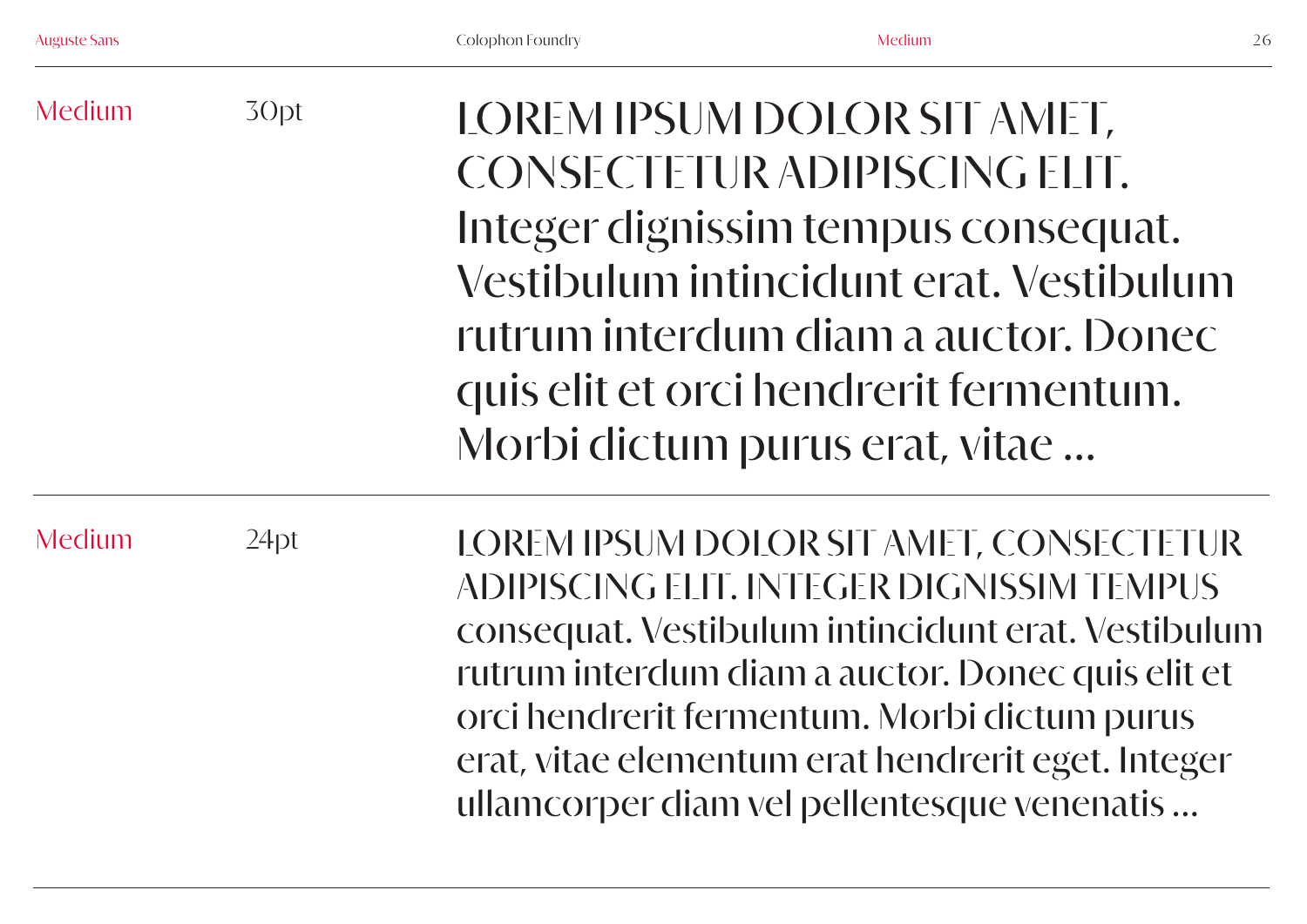|  | intincidunt erat. Vestibulum rutrum interdum diam a auctor. Donec<br>quis elit et orci hendrerit fermentum. Morbi dictum purus erat,<br>vitae elementum erat hendrerit eget. Integer ullamcorper diam<br>vel pellentesque venenatis. Nam tempor interdum lacinia. Sed<br>vestibulum enim sed viverra dictum. Proin semper ligula eget ipsum<br>dapibus tincidunt. Praesent eu dictum enim, ac dapibus libero.<br>Morbi sit amet elit ac lorem suscipit euismod. Quisque convallis<br>dictum vulputate. Vestibulum odio erat, ultrices in et, malesuada |
|--|--------------------------------------------------------------------------------------------------------------------------------------------------------------------------------------------------------------------------------------------------------------------------------------------------------------------------------------------------------------------------------------------------------------------------------------------------------------------------------------------------------------------------------------------------------|
|--|--------------------------------------------------------------------------------------------------------------------------------------------------------------------------------------------------------------------------------------------------------------------------------------------------------------------------------------------------------------------------------------------------------------------------------------------------------------------------------------------------------------------------------------------------------|

Medium

14pt LOREM IPSUM DOLOR SIT AMET, CONSECTETUR ADIPISCING ELIT. INTEGER DIGNISSIM TEMPUS CONSEQUAT. VESTIBULUM IN TINCIDUNT ERAT. VESTIBULUM rutrum interdum diam a auctor. Donec quis elit et orci hendrerit fermentum. Morbi dictum purus erat, vitae elementum erat hendrerit eget. Integer ullamcorper diam vel pellentesque venenatis. Nam tempor interdum lacinia. Sed vestibulum enim sed viverra dictum. Proin semper ligula eget ipsum dapibus tincidunt. Praesent eu dictum enim, ac dapibus libero. Morbi sit amet elit ac lorem suscipit euismod. Quisque convallis dictum vulputate. Vestibulum odio erat, ultrices in interdum et, malesuada tincidunt nisi. Maecenas sodales nisi dui, in commodo nibh dapibus sit amet. Praesent tristique enim in diam fringilla, sed posuere lorem varius. Suspendisse tincidunt nisi mauris, accumsan lobortis mi consectetur mollis. Nam ac sodales velit. Proin vulputate massa ...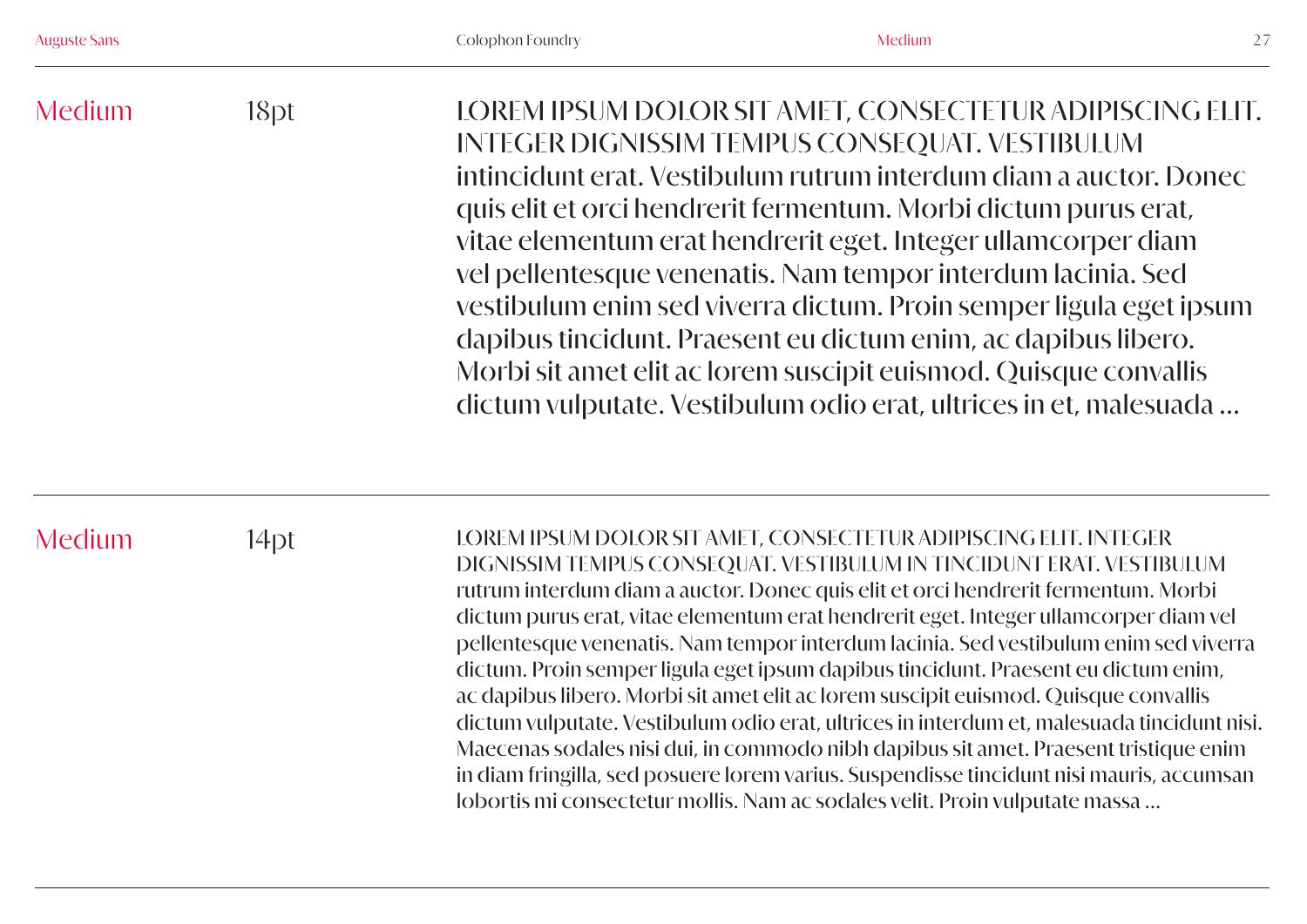← 12pt  $\rightarrow$  11pt

### LOREM IPSUM DOLOR SIT AMET, CONSECTETUR ADIPISCING ELIT. INTEGER

dignissim tempus consequat. Vestibulum in tincidunt erat. Vestibulum rutrum interdum diam a auctor. Donec quis elit et orci hendrerit fermentum. Morbi dictum purus erat, vitae elementum erat hendrerit eget. Integer ullamcorper diam vel pellentesque venenatis. Nam tempor interdum lacinia. Sed vestibulum enim sed viverra dictum. Proin semper ligula eget ipsum dapibus tincidunt. Praesent eu dictum enim, ac dapibus libero. Morbi sit amet elit ac lorem suscipit euismod. Quisque convallis dictum vulputate. Vestibulum odio erat, ultrices in interdum et, malesuada tincidunt nisi ...

### LOREM IPSUM DOLOR SIT AMET, CONSECTETUR ADIPISCING ELIT. INTEGER DIGNISSIM TEMPUS

consequat. Vestibulum in tincidunt erat. Vestibulum rutrum interdum diam a auctor. Donec quis elit et orci hendrerit fermentum. Morbi dictum purus erat, vitae elementum erat hendrerit eget. Integer ullamcorper diam vel pellentesque venenatis. Nam tempor interdum lacinia. Sed vestibulum enim sed viverra dictum. Proin semper ligula eget ipsum dapibus tincidunt. Praesent eu dictum enim, ac dapibus libero. Morbi sit amet elit ac lorem suscipit euismod. Quisque convallis dictum vulputate. Vestibulum odio erat, ultrices in interdum et, malesuada tincidunt nisi. Maecenas sodales nisi dui, in commodo nibh dapibus sit amet. Praesent tristique ...

# Medium

 $-10pt$  $\rightarrow$  9pt

#### LOREM IPSUM DOLOR SIT AMET, CONSECTETUR

ADIPISCING ELIT. INTEGER DIGNISSIM TEMPUS CONSEQUAT. Vestibulum in tincidunt erat. Vestibulum rutrum interdum diam a auctor. Donec quis elit et orci hendrerit fermentum. Morbi dictum purus erat, vitae elementum erat hendrerit eget. Integer ullamcorper diam vel pellentesque venenatis. Nam tempor interdum lacinia. Sed vestibulum enim sed viverra dictum. Proin semper ligula eget ipsum dapibus tincidunt. Praesent eu dictum enim, ac dapibus libero. Morbi sit amet elit ac lorem suscipit euismod. Quisque convallis dictum vulputate. Vestibulum odio erat, ultrices in interdum et, malesuada tincidunt nisi. Maecenas sodales nisi dui, in commodo nibh dapibus sit amet. Praesent tristique enim in diam fringilla, sed posuere lorem varius. Suspendisse tincidunt nisi mauris, accumsan lobortis mi consectetur mollis. Nam ac sodales velit. Proin vulputate massa quis nunc dignissim imperdiet. Phasellus urna arcu, maximus in dolor sit amet, fringilla porttitor ...

#### LOREM IPSUM DOLOR SIT AMET, CONSECTETUR

ADIPISCING ELIT. INTEGER DIGNISSIM TEMPUS CONSEQUAT. Vestibulum in tincidunt erat. Vestibulum rutrum interdum diam a auctor. Donec quis elit et orci hendrerit fermentum. Morbi dictum purus erat, vitae elementum erat hendrerit eget. Integer ullamcorper diam vel pellentesque venenatis. Nam tempor interdum lacinia. Sed vestibulum enim sed viverra dictum. Proin semper ligula eget ipsum dapibus tincidunt. Praesent eu dictum enim, ac dapibus libero. Morbi sit amet elit ac lorem suscipit euismod. Quisque convallis dictum vulputate. Vestibulum odio erat, ultrices in interdum et, malesuada tincidunt nisi. Maecenas sodales nisi dui, in commodo nibh dapibus sit amet. Praesent tristique enim in diam fringilla, sed posuere lorem varius. Suspendisse tincidunt nisi mauris, accumsan lobortis mi consectetur mollis. Nam ac sodales velit. Proin vulputate massa quis nunc dignissim imperdiet. Phasellus urna arcu, maximus in dolor sit amet, fringilla porttitor ...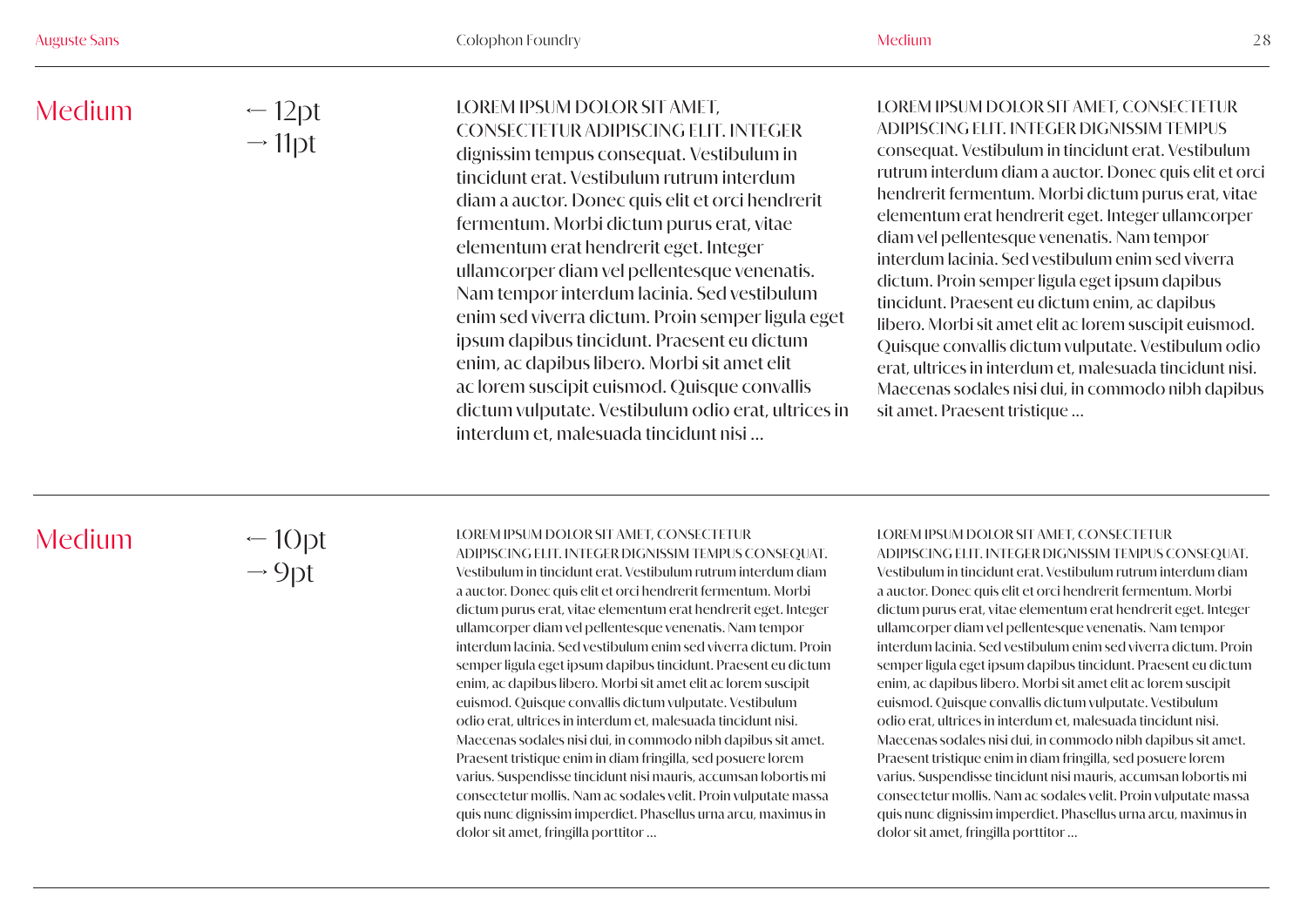72pt

Bold <sup>72pt</sup>  $\blacksquare$  LOREM IPSUM **DOLOR SIT consectetur adipiscing elit. Nulla nisi orci, congue ...**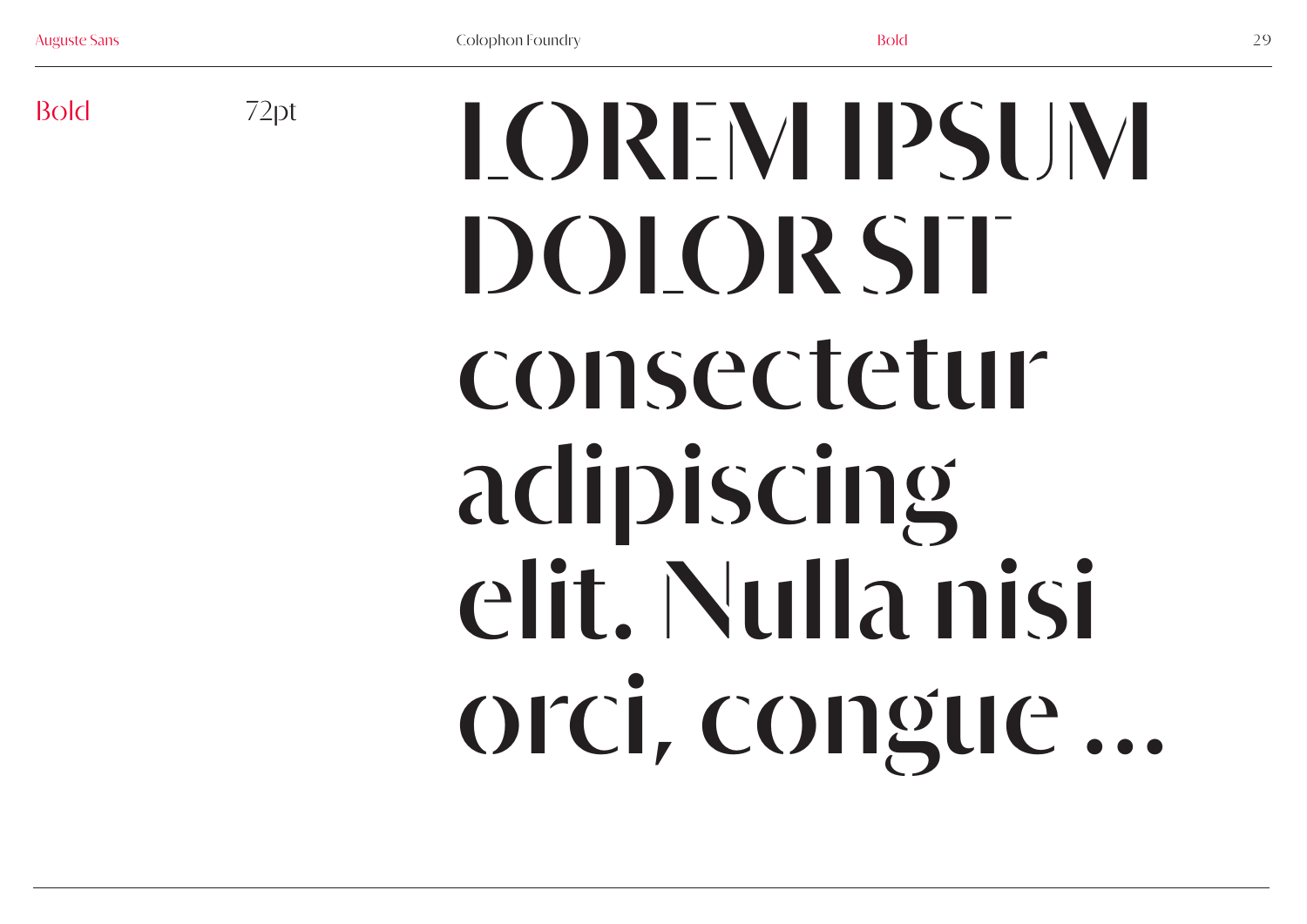Bold

# **LOREM IPSUM DOLOR SIT AMET, consectetur adipiscing elit. Integer dignissim ...**

Bold

36pt

48pt

**LOREM IPSUM DOLOR SIT AMET, CONSECTETUR adipiscing elit. Integer dignissim tempus consequat. Vestibulum intincidunt erat. Vestibulum ...**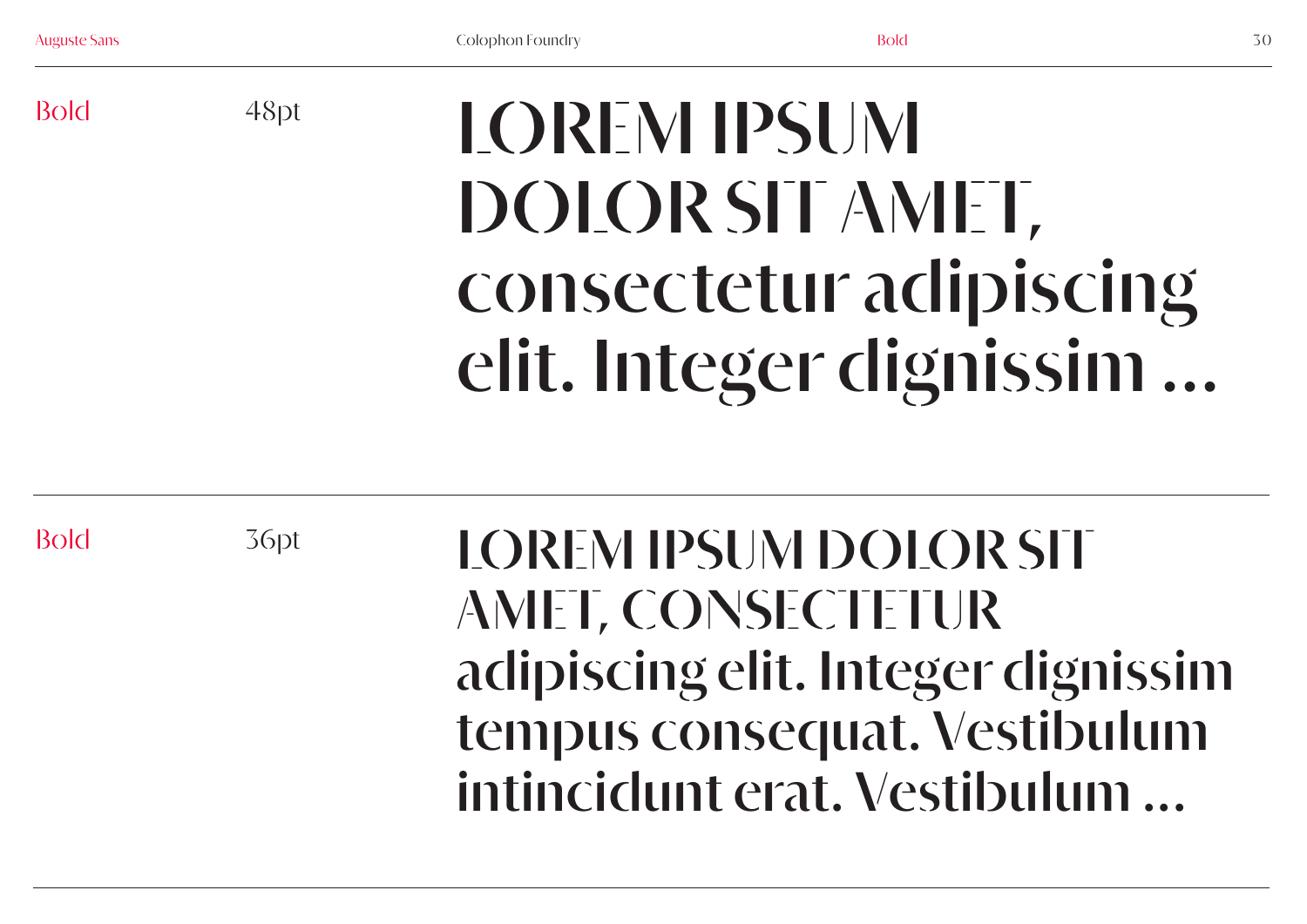# Bold 30pt **LOREM IPSUM DOLOR SIT AMET, CONSECTETUR ADIPISCING elit. Integer dignissim tempus consequat. Vestibulum in tincidunt erat. Vestibulum rutrum interdum diam a auctor. Donec quis elit ...**

Bold

 $24pt$ 

**LOREM IPSUM DOLOR SIT AMET, CONSECTETUR ADIPISCING ELIT. INTEGER DIGNISSIM TEMPUS consequat. Vestibulum in tincidunt erat. Vestibulum rutrum interdum diam a auctor. Donec quis elit et orci hendrerit fermentum. Morbi dictum purus erat, vitae elementum erat hendrerit eget. Integer ullamcorper diam vel ...**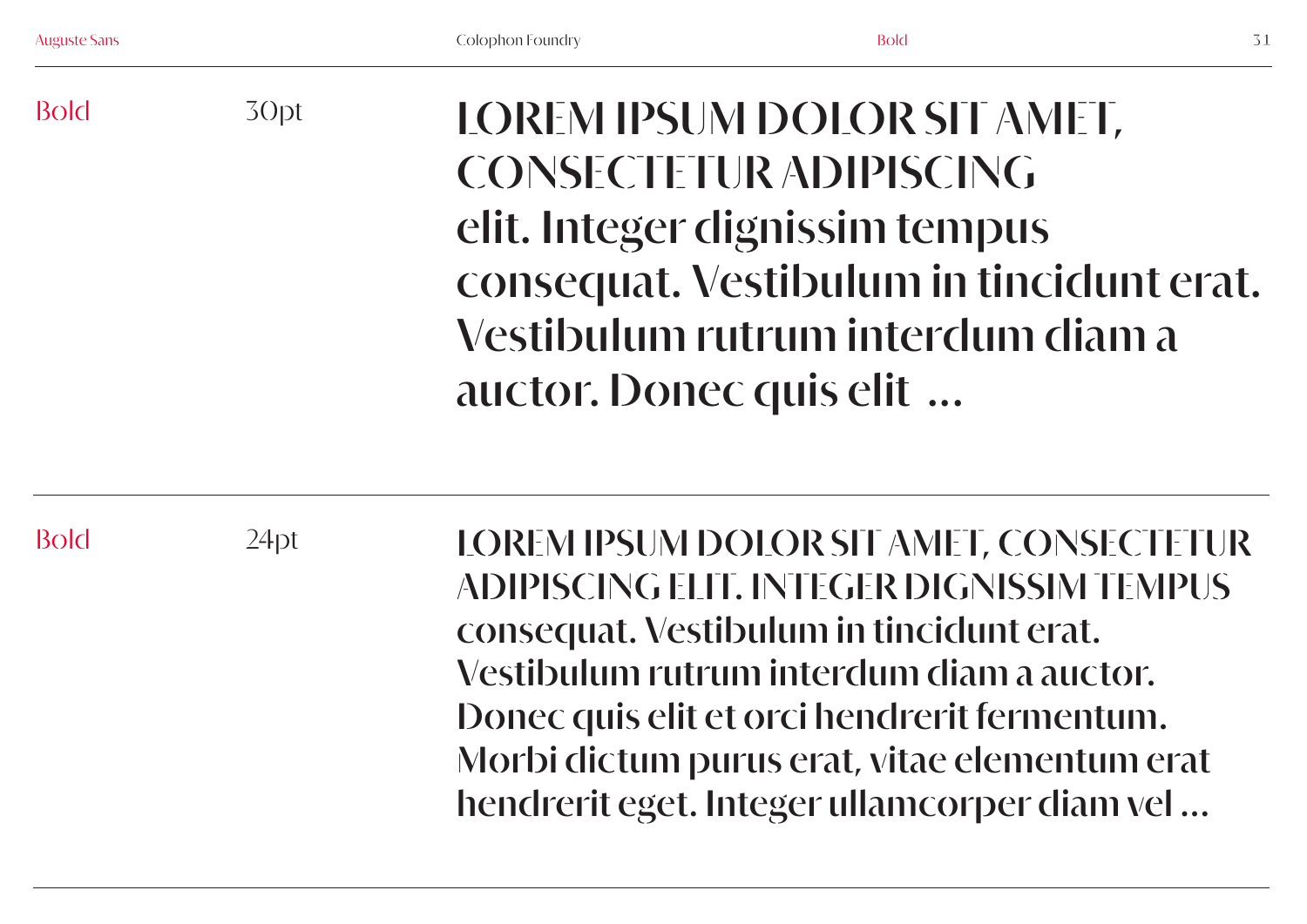| <b>Bold</b> | 18pt | LOREM IPSUM DOLOR SIT AMET, CONSECTETUR ADIPISCING<br>ELIT. INTEGER DIGNISSIM TEMPUS CONSEQUAT. VESTIBULUM<br>intincidunt erat. Vestibulum rutrum interdum diam a auctor.<br>Donec quis elit et orci hendrerit fermentum. Morbi dictum purus<br>erat, vitae elementum erat hendrerit eget. Integer ullamcorper<br>diam vel pellentesque venenatis. Nam tempor interdum lacinia.<br>Sed vestibulum enim sed viverra dictum. Proin semper ligula eget<br>ipsum dapibus tincidunt. Praesent eu dictum enim, ac dapibus<br>libero. Morbi sit amet elit ac lorem suscipit euismod.<br>Quisque convallis dictum vulputate. Vestibulum |
|-------------|------|---------------------------------------------------------------------------------------------------------------------------------------------------------------------------------------------------------------------------------------------------------------------------------------------------------------------------------------------------------------------------------------------------------------------------------------------------------------------------------------------------------------------------------------------------------------------------------------------------------------------------------|
|-------------|------|---------------------------------------------------------------------------------------------------------------------------------------------------------------------------------------------------------------------------------------------------------------------------------------------------------------------------------------------------------------------------------------------------------------------------------------------------------------------------------------------------------------------------------------------------------------------------------------------------------------------------------|

Bold 14pt **LOREM IPSUM DOLOR SIT AMET, CONSECTETUR ADIPISCING ELIT. INTEGER DIGNISSIM TEMPUS CONSEQUAT. VESTIBULUM IN TINCIDUNT ERAT. Vestibulum rutrum interdum diam a auctor. Donec quis elit et orci hendrerit fermentum. Morbi dictum purus erat, vitae elementum erat hendrerit eget. Integer ullamcorper diam vel pellentesque venenatis. Nam tempor interdum lacinia. Sed vestibulum enim sed viverra dictum. Proin semper ligula eget ipsum dapibus tincidunt. Praesent eu dictum enim, ac dapibus libero. Morbi sit amet elit ac lorem suscipit euismod. Quisque convallis dictum vulputate. Vestibulum odio erat, ultrices in interdum et, malesuada tincidunt nisi. Maecenas sodales nisi dui, in commodo nibh dapibus sit amet. Praesent tristique enim in diam fringilla, sed posuere lorem varius. Suspendisse tincidunt nisi mauris, accumsan lobortis mi consectetur mollis. Nam ac sodales velit. Proin semper ligula eget ipsum dapibus tincidunt ...**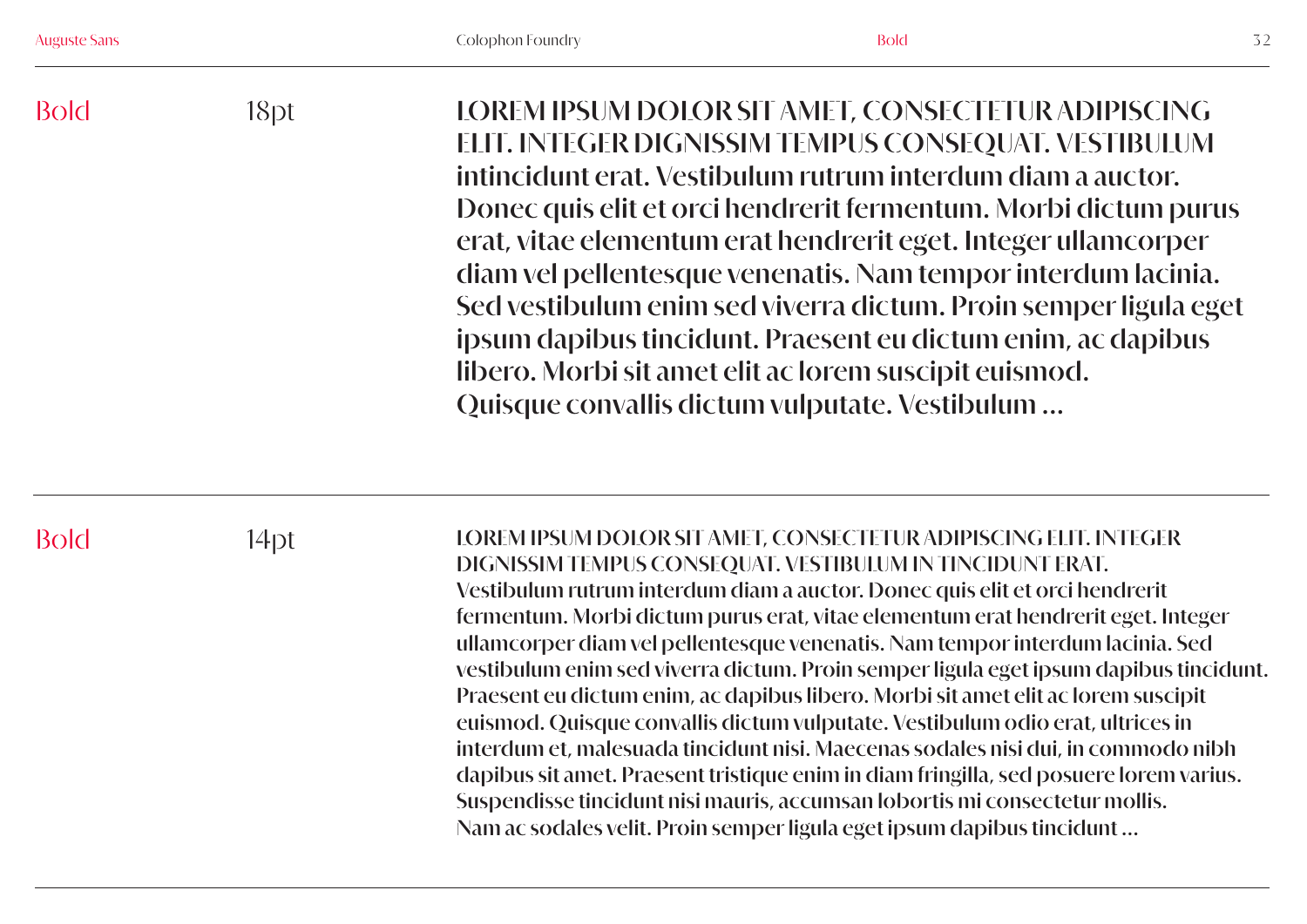← 12pt  $\rightarrow$  11pt

# **LOREM IPSUM DOLOR SIT AMET, CONSECTETUR ADIPISCING ELIT.**

**Integer dignissim tempus consequat. Vestibulum in tincidunt erat. Vestibulum rutrum interdum diam a auctor. Donec quis elit et orci hendrerit fermentum. Morbi dictum purus erat, vitae elementum erat hendrerit eget. Integer ullamcorper diam vel pellentesque venenatis. Nam tempor interdum lacinia. Sed vestibulum enim sed viverra dictum. Proin semper ligula eget ipsum dapibus tincidunt. Praesent eu dictum enim, ac dapibus libero. Morbi sit amet elit ac lorem suscipit euismod. Quisque convallis dictum vulputate. Vestibulum odio erat, ultrices in ...**

# **LOREM IPSUM DOLOR SIT AMET, CONSECTETUR ADIPISCING ELIT. INTEGER dignissim tempus**

**consequat. Vestibulum in tincidunt erat. Vestibulum rutrum interdum diam a auctor. Donec quis elit et orci hendrerit fermentum. Morbi dictum purus erat, vitae elementum erat hendrerit eget. Integer ullamcorper diam vel pellentesque venenatis. Nam tempor interdum lacinia. Sed vestibulum enim sed viverra dictum. Proin semper ligula eget ipsum dapibus tincidunt. Praesent eu dictum enim, ac dapibus libero. Morbi sit amet elit ac lorem suscipit euismod. Quisque convallis dictum vulputate. Vestibulum odio erat, ultrices in interdum et, malesuada tincidunt nisi. Maecenas sodales nisi dui, in commodo nibh dapibus sit amet. Praesent ...**

# Bold

 $-10pt$  $\rightarrow$  9pt

# **LOREM IPSUM DOLOR SIT AMET, CONSECTETUR**

**ADIPISCING ELIT. INTEGER DIGNISSIM TEMPUS consequat. Vestibulum in tincidunt erat. Vesti-bulum rutrum interdum diam a auctor. Donec quis elit et orci hendrerit fermentum. Morbi dictum purus erat, vitae elementum erat hendrerit eget. Integer ullamcorper diam vel pellentesque venenatis. Nam tempor interdum lacinia. Sed vestibulum enim sed viverra dictum. Proin semper ligula eget ipsum dapibus tincidunt. Praesent eu dictum enim, ac dapibus libero. Morbi sit amet elit ac lorem suscipit euismod. Quisque convallis dictum vulputate. Vestibulum odio erat, ultrices in interdum et, malesuada tincidunt nisi. Maecenas sodales nisi dui, in commodo nibh dapibus sit amet. Praesent tristique enim in diam fringilla, sed posuere ...**

#### **LOREM IPSUM DOLOR SIT AMET, CONSECTETUR**

**ADIPISCING ELIT. INTEGER DIGNISSIM TEMPUS consequat. Vestibulum in tincidunt erat. Vestibulum rutrum interdum diam a auctor. Donec quis elit et orci hendrerit fermentum. Morbi dictum purus erat, vitae elementum erat hendrerit eget. Integer ullamcorper diam vel pellentesque venenatis. Nam tempor interdum lacinia. Sed vestibulum enim sed viverra dictum. Proin semper ligula eget ipsum dapibus tincidunt. Praesent eu dictum enim, ac dapibus libero. Morbi sit amet elit ac lorem suscipit euismod. Quisque convallis dictum vulputate. Vestibulum odio erat, ultrices in interdum et, malesuada tincidunt nisi. Maecenas sodales nisi dui, in commodo nibh dapibus sit amet. Praesent tristique enim in diam fringilla, sed posuere lorem varius. Suspendisse tincidunt nisi mauris, accumsan lobortis mi consectetur mollis. Nam ac sodales velit. Proin vulputate massa quis nunc dignissim imperdiet. Phasellus urna arcu, maximus in dolor sit ...**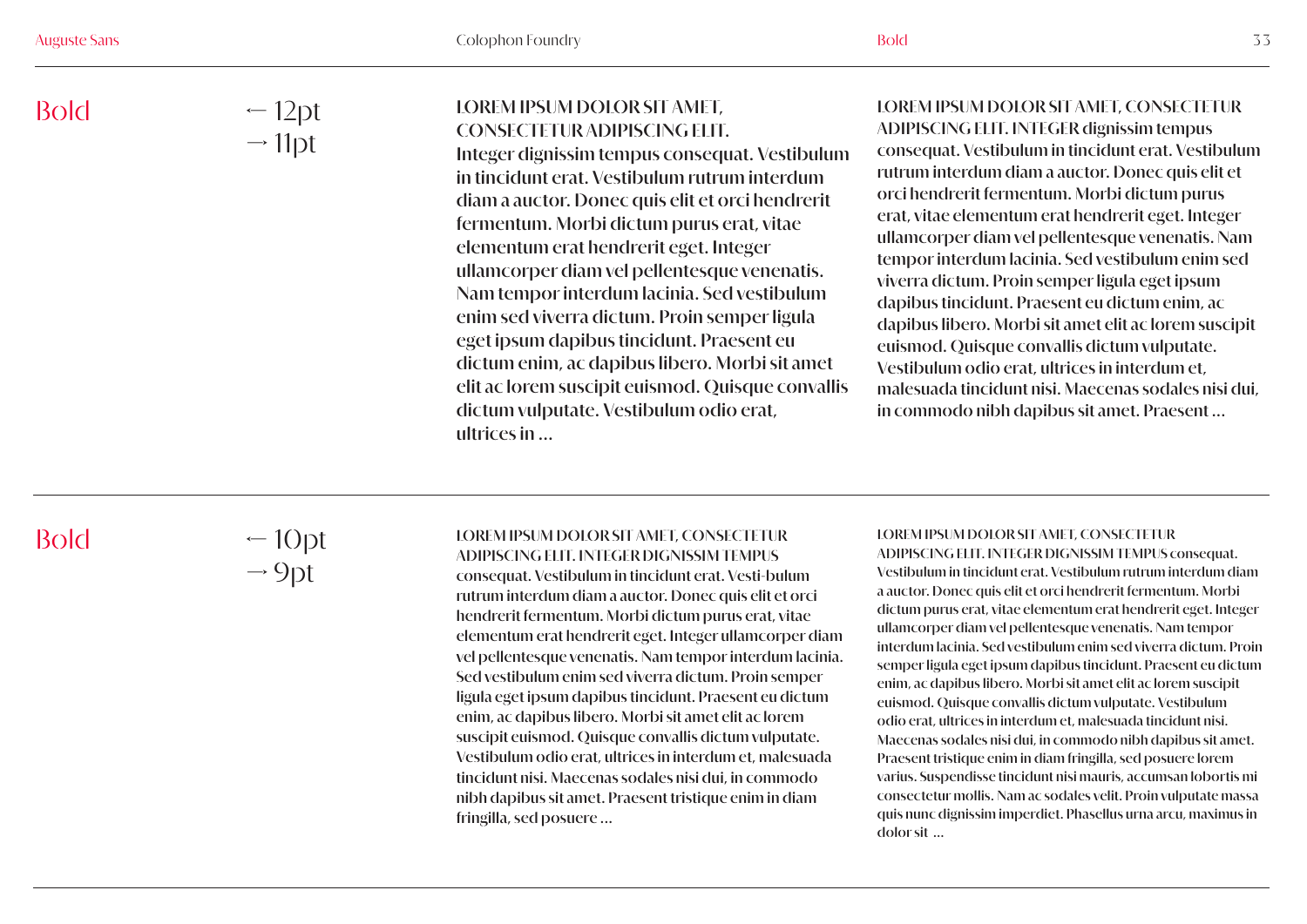Regular 12pt

# Typeface Extent

4 Weights, 4 Styles + Accompanying Serif Family  $\overline{a}$ 

# Desktop License

A desktop licence, enables a font to be installed upon a computer. This then can be utilised in DTP software. This licence is measured on the number of users who have the font installed.

# Webfont License

<u>.</u>

 $\overline{a}$ 

<u>.</u>

 $\overline{a}$ 

A web licence (or self-hosting web licence) enables the font to be utilised in live text on a website, by uploading the typeface to a web server and referencing it via @font-face. This licence is measured on the number of page views per month a website receives.

# App License

An app licence enables the font to loaded into an app (either desktop application, iOS, Android or similar platform). This licence is measured on the number of downloads that the application is expected to receive.

# Broadcasting License

A broadcasting licence enables the font to be utilised in media on TV and cinema. The licence is measured on the continents that the media will be broadcast to.

# Enterprise License

For larger organisations we offer an enterprise licence, that enables unlimited usage across all touchpoints and mediums. Please contact us for further details.

# -------------Designed by

 $\overline{a}$ 

 $\overline{a}$ 

 $\overline{a}$ 

Studio Makgill, Brighton

# Published by

Colophon Foundry, London colophon-foundry.org

#### -------------------------

# Released

September 2021

# $\overline{a}$

#### Copyright

© 2021 — All rights reserved.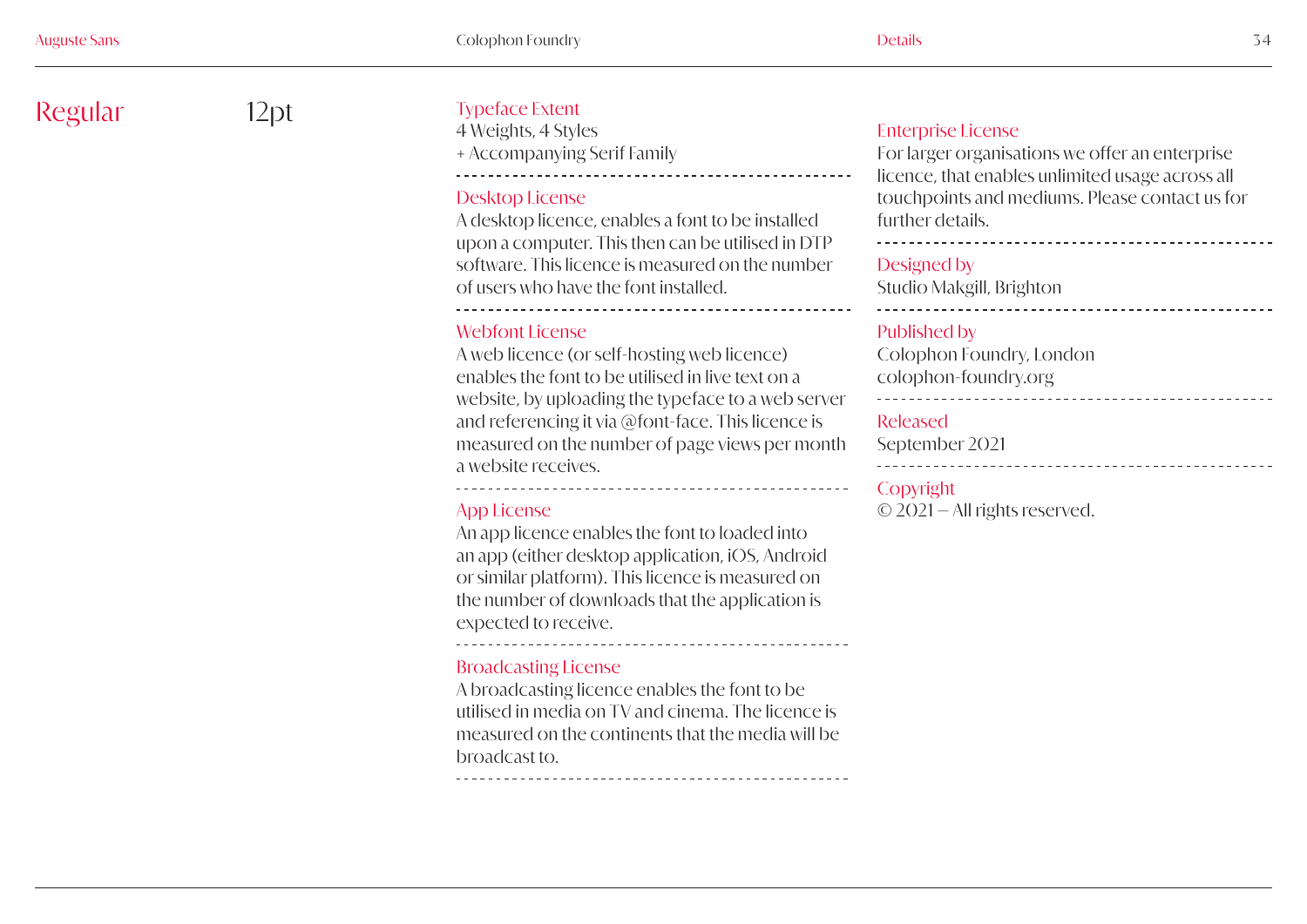# Regular

Contact Details 16A Crane Grove London N7 8NN United Kingdom

# **Telephone**

+44 (0)20 3095 9782 Email abc@colophon-foundry.org

18pt Colophon is an international, award-winning type foundry based in London (UK) and Los Angeles (US). We create, publish, and distribute high-quality retail and custom typefaces for analog and digital media.

> Since 2009, Colophon has tasked itself with producing fonts that are composed with aesthetic and technological care, prompting a reputable library of new classics that couple typographic history with contemporary sensibilities. In tandem with its own designs, the foundry hosts original typefaces drawn by influential practitioners from varied design disciplines.

> The resulting catalogue offers graphic designers and users-oftype a series of indelible digital tools, each with a distinct typographic identity.

In addition to the offerings in our retail inventory, we accept commissions for custom fonts, font families, and logo-types, as well as tailored / bespoke versions of our existing typefaces, including language extensions.

Colophon Foundry's self-initiated and commissioned work in type design is complemented by independent and collaborative initiatives in publishing, editing / curation, exhibition-making, and teaching, with a focus on local and international partnerships with institutions of all sizes.